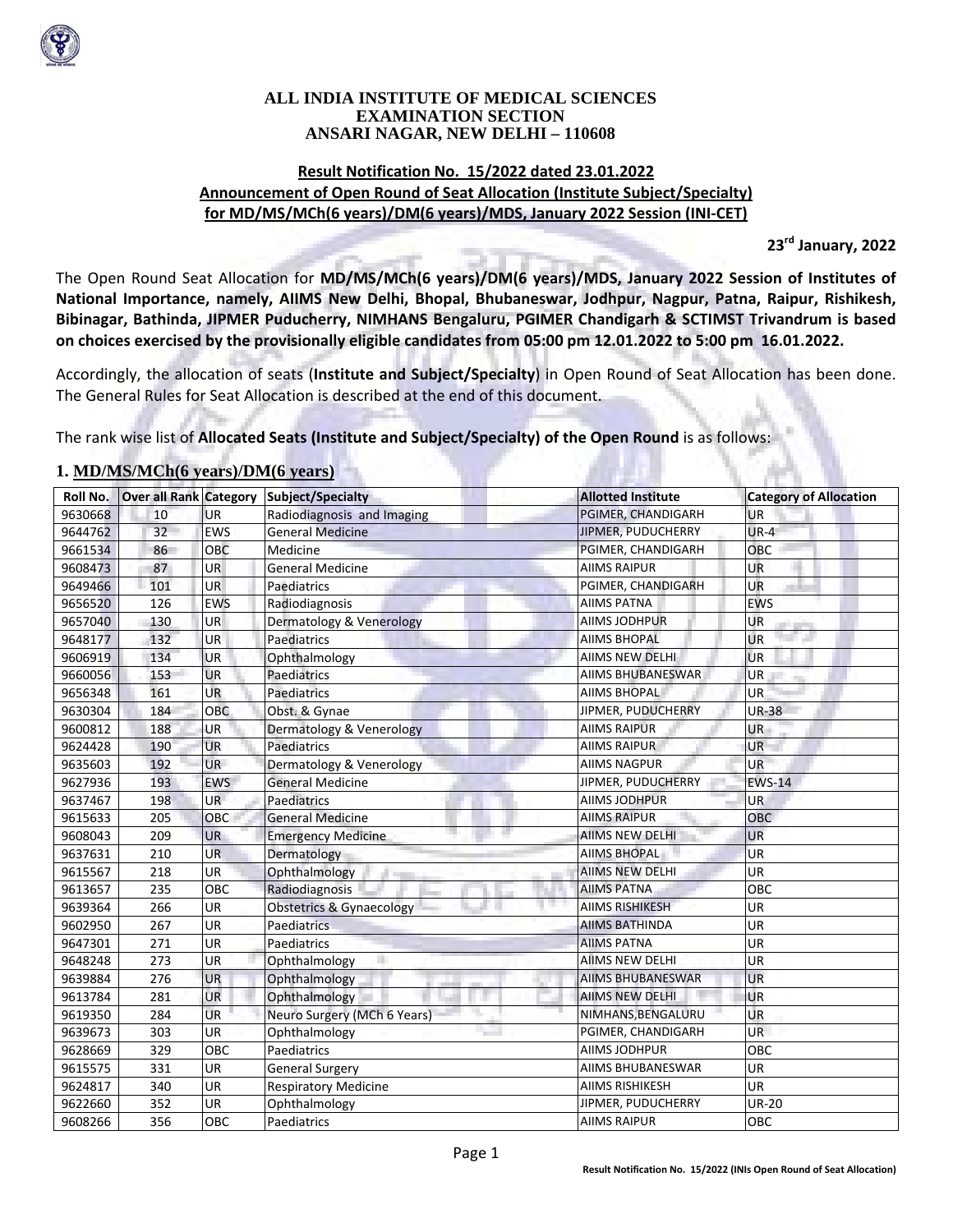

| Roll No. |     |            | Over all Rank Category Subject/Specialty | <b>Allotted Institute</b>     | <b>Category of Allocation</b> |
|----------|-----|------------|------------------------------------------|-------------------------------|-------------------------------|
| 9623113  | 359 | UR         | Paediatrics                              | <b>AIIMS PATNA</b>            | UR                            |
| 9625200  | 360 | UR         | OBG (Obstetrics & Gynaecology)           | <b>AIIMS PATNA</b>            | <b>UR</b>                     |
| 9613956  | 376 | OBC        | Paediatrics                              | AIIMS BATHINDA                | OBC                           |
| 9611483  | 384 | OBC        | Paediatrics                              | <b>AIIMS PATNA</b>            | OBC                           |
| 9638520  | 388 | UR         | <b>Emergency Medicine</b>                | <b>AIIMS RISHIKESH</b>        | UR                            |
| 9635327  | 389 | UR         | Orthopaedics                             | AIIMS BATHINDA                | UR                            |
| 9631365  | 392 | UR         | <b>Obstetrics &amp; Gynaecology</b>      | <b>AIIMS NAGPUR</b>           | UR                            |
| 9640985  | 405 | UR         | Paediatric Surgery (MCh 6 Years)         | <b>AIIMS RISHIKESH</b>        | UR                            |
| 9612064  | 420 | UR         | Obstetrics & Gynaecology                 | <b>AIIMS RAIPUR</b>           | UR                            |
| 9632443  | 425 | UR         | Obst. & Gynae                            | <b>AIIMS BHOPAL</b>           | UR                            |
| 9608414  | 441 | UR         | <b>General Surgery</b>                   | <b>AIIMS JODHPUR</b>          | <b>UR</b>                     |
| 9605176  | 474 | UR         | <b>General Surgery</b>                   | JIPMER, PUDUCHERRY            | INST-9                        |
| 9611565  | 479 | <b>UR</b>  | <b>Geriatric Medicine</b>                | <b>AIIMS RISHIKESH</b>        | <b>UR</b>                     |
|          | 517 | <b>UR</b>  |                                          | <b>AIIMS RISHIKESH</b>        | <b>UR</b>                     |
| 9635983  | 526 | OBC        | <b>General Surgery</b>                   | <b>AIIMS JODHPUR</b>          | OBC                           |
| 9606198  |     |            | <b>Obstetrics &amp; Gynaecology</b>      |                               | <b>UR</b>                     |
| 9604692  | 528 | UR         | Psychiatry                               | NIMHANS, BENGALURU            |                               |
| 9600673  | 533 | UR         | Psychiatry                               | JIPMER, PUDUCHERRY            | <b>UR-39</b>                  |
| 9625428  | 549 | UR         | Ophthalmology                            | <b>AIIMS JODHPUR</b>          | <b>UR</b>                     |
| 9638811  | 551 | OBC        | <b>Obstetrics &amp; Gynaecology</b>      | <b>AIIMS RISHIKESH</b>        | OBC                           |
| 9634034  | 556 | UR         | Pathology                                | PGIMER, CHANDIGARH            | <b>UR</b>                     |
| 9604191  | 570 | OBC        | Dermatology & Venerology                 | <b>AIIMS RISHIKESH</b>        | OBC                           |
| 9623060  | 574 | <b>UR</b>  | <b>Obstetrics &amp; Gynaecology</b>      | <b>AIIMS BATHINDA</b>         | UR                            |
| 9643651  | 590 | <b>UR</b>  | <b>General Surgery</b>                   | <b>AIIMS RISHIKESH</b>        | <b>UR</b>                     |
| 9626441  | 594 | UR         | <b>Community Medicine</b>                | <b>AIIMS NEW DELHI</b>        | UR                            |
| 9610220  | 612 | <b>UR</b>  | <b>General Surgery</b>                   | <b>AIIMS RAIPUR</b>           | UR                            |
| 9649791  | 618 | UR         | <b>General Surgery</b>                   | <b>AIIMS BATHINDA</b>         | UR                            |
| 9614206  | 621 | UR         | Ophthalmology                            | <b>AIIMS RISHIKESH</b>        | UR                            |
| 9602388  | 641 | <b>UR</b>  | Radiotherapy                             | <b>AIIMS PATNA</b>            | UR                            |
| 9601552  | 675 | UR         | Anaesthesiology                          | <b>AIIMS NEW DELHI</b>        | UR                            |
| 9605270  | 678 | <b>ST</b>  | Dermatology & Venerology                 | AIIMS NEW DELHI               | <b>ST</b>                     |
| 9611212  | 695 | <b>UR</b>  | <b>General Surgery</b>                   | AIIMS BATHINDA                | <b>UR</b>                     |
| 9610631  | 701 | <b>UR</b>  | Ophthalmology                            | <b>AIIMS JODHPUR</b>          | <b>UR</b>                     |
| 9642355  | 706 | UR         | Radiotherapy and Clinical Oncology       | PGIMER, CHANDIGARH            | UR                            |
| 9651076  | 712 | UR         | <b>Nuclear Medicine</b>                  | <b>AIIMS JODHPUR</b>          | UR                            |
| 9640923  | 718 | <b>EWS</b> | <b>Emergency Medicine</b>                | <b>AIIMS RISHIKESH</b>        | <b>UR-MRC</b>                 |
| 9606556  | 732 | <b>UR</b>  | Anaesthesiology                          | AIIMS NEW DELHI               | UR                            |
| 9609593  | 736 | OBC        | <b>General Surgery</b>                   | <b>AIIMS JODHPUR</b>          | OBC                           |
| 9654312  | 788 | <b>EWS</b> | Ophthalmology                            | <b>AIIMS NEW DELHI</b><br>- 1 | <b>EWS</b>                    |
| 9615968  | 796 | UR         | <b>Emergency Medicine</b>                | <b>AIIMS RAIPUR</b>           | <b>UR</b>                     |
| 9623398  | 799 | UR         | <b>Emergency Medicine</b>                | AIIMS BHUBANESWAR             | <b>UR</b>                     |
| 9607246  | 803 | <b>UR</b>  | <b>Radiation Oncology</b>                | <b>AIIMS RISHIKESH</b>        | <b>UR</b>                     |
| 9608248  | 816 | UR         | <b>Emergency Medicine</b>                | AIIMS RAIPUR                  | <b>UR</b>                     |
| 9644255  | 820 | UR         | Ophthalmology                            | <b>AIIMS PATNA</b>            | UR                            |
| 9661641  | 829 | EWS        | <b>General Surgery</b>                   | <b>AIIMS RAIPUR</b>           | EWS                           |
| 9604572  | 831 | UR         | <b>Nuclear Medicine</b>                  | <b>AIIMS RISHIKESH</b>        | UR                            |
| 9640040  | 853 | EWS        | Obst. & Gynae                            | <b>AIIMS BHOPAL</b>           | EWS                           |
| 9641418  | 854 | UR         | Anaesthesiology & Intensive Care         | PGIMER, CHANDIGARH            | UR                            |
| 9620855  | 856 | UR         | Psychiatry                               | PGIMER, CHANDIGARH            | UR                            |
| 9604655  | 862 | <b>UR</b>  | Ophthalmology                            | <b>AIIMS RAIPUR</b>           | <b>UR</b>                     |
| 9617365  | 875 | UR         | Anaesthesiology                          | AIIMS JODHPUR                 | <b>UR</b>                     |
|          | 878 | UR         | Ophthalmology                            | <b>AIIMS PATNA</b>            | UR                            |
| 9648538  |     | UR         |                                          | AIIMS BHUBANESWAR             | <b>UR</b>                     |
| 9649324  | 881 |            | Nuclear Medicine                         | AIIMS JODHPUR                 |                               |
| 9643540  | 884 | UR         | Anaesthesiology                          |                               | UR                            |
| 9653826  | 907 | UR         | Ophthalmology                            | AIIMS BATHINDA                | UR                            |
| 9608559  | 910 | UR         | <b>Radiation Oncology</b>                | AIIMS RISHIKESH               | UR                            |
| 9624624  | 938 | UR         | Anaesthesiology                          | AIIMS BHUBANESWAR             | UR                            |
| 9610689  | 940 | <b>EWS</b> | <b>Obstetrics &amp; Gynaecology</b>      | AIIMS BATHINDA                | EWS                           |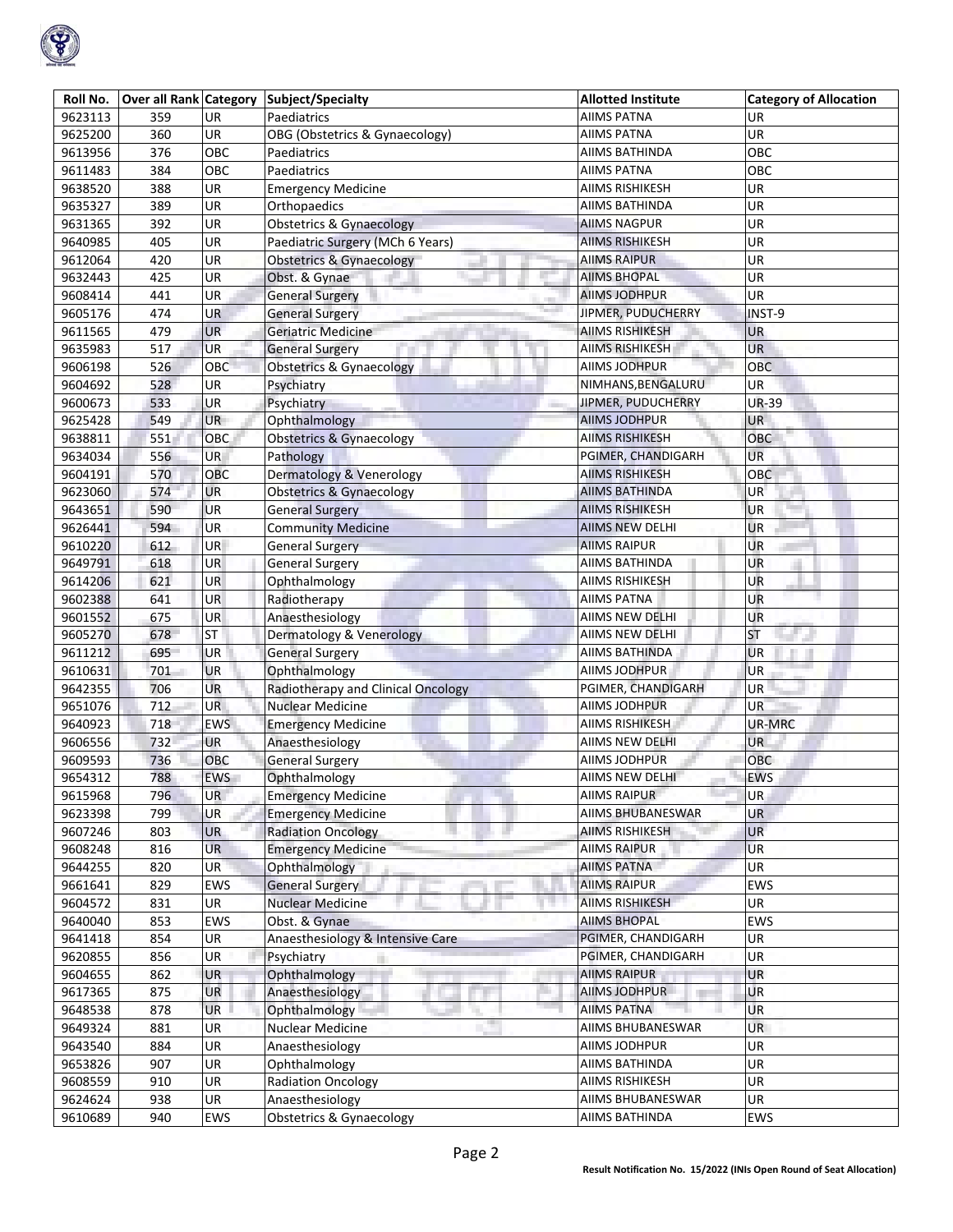

| 9602455<br><b>AIIMS JODHPUR</b><br>947<br><b>UR</b><br>Otorhinolaryngology<br>UR<br>9655825<br>949<br><b>UR</b><br><b>AIIMS RAIPUR</b><br>UR<br>Psychiatry<br>UR<br>UR<br><b>AIIMS NAGPUR</b><br>9627268<br>953<br>Psychiatry<br>EWS<br>EWS<br>9655318<br>960<br>AIIMS NEW DELHI<br>Psychiatry<br>998<br>UR<br>UR<br>9606468<br>Otorhinolaryngology<br><b>AIIMS NAGPUR</b><br>OBC<br>PGIMER, CHANDIGARH<br>9661273<br>1019<br>Ophthalmology<br>OBC<br>UR<br><b>AIIMS JODHPUR</b><br>UR<br>9630981<br>1023<br>Anaesthesiology<br><b>AIIMS BHUBANESWAR</b><br>9647208<br>1037<br><b>UR</b><br><b>ENT</b><br>UR<br>OBC<br>Obst. & Gynaecology<br><b>AIIMS BHUBANESWAR</b><br>9613129<br>1043<br>овс<br>UR<br><b>AIIMS PATNA</b><br>UR<br>9649511<br>1046<br>Psychiatry<br>UR<br>Anaesthesiology<br><b>AIIMS JODHPUR</b><br>UR<br>1062<br>9615910<br>UR<br>Otorhinolaryngology (ENT)<br>UR<br>9651707<br>1066<br><b>AIIMS BATHINDA</b><br>1067<br><b>UR</b><br><b>AIIMS RAIPUR</b><br><b>UR</b><br>9610026<br>Anaesthesiology<br>ENT<br><b>UR</b><br><b>AIIMS BHOPAL</b><br>9641167<br>1075<br><b>UR</b><br><b>UR</b><br>UR<br>9625634<br>1082<br><b>Community Medicine</b><br><b>AIIMS JODHPUR</b><br><b>AIIMS BHOPAL</b><br>9651939<br>1084<br>OBC<br><b>General Surgery</b><br>OBC<br>Ophthalmology<br><b>AIIMS JODHPUR</b><br>OBC<br>9653457<br>1091<br>OBC<br>9612212<br><b>UR</b><br>JIPMER, PUDUCHERRY<br><b>UR-40</b><br>1130<br>Pathology<br><b>AIIMS BHUBANESWAR</b><br><b>ST</b><br>9621697<br>1149<br>ST<br><b>General Medicine</b><br>SC<br>SC<br>9602957<br>1156<br>Radiodiagnosis<br><b>AIIMS RISHIKESH</b><br>OBC<br><b>ENT</b><br><b>AIIMS BHUBANESWAR</b><br>OBC<br>9602301<br>1170<br>OBC<br>Ophthalmology<br>9648548<br>1181<br>PGIMER, CHANDIGARH<br>OBC<br>OBC<br>Psychiatry<br>NIMHANS, BENGALURU<br>OBC<br>9611898<br>1214<br>9622066<br><b>UR</b><br><b>AIIMS RISHIKESH</b><br>UR<br>1221<br>Anaesthesiology<br>OBC<br><b>AIIMS NEW DELHI</b><br>OBC<br>9600030<br>1236<br>Anaesthesiology<br>1252<br>9637853<br>OBC<br>AIIMS RISHIKESH<br>OBC<br>Ophthalmology<br>UR<br><b>AIIMS JODHPUR</b><br>UR<br>9625706<br>1261<br>Anaesthesiology<br>UR<br>UR<br><b>AIIMS BHOPAL</b><br>9606135<br>1300<br>Anaesthesiology<br>JIPMER, PUDUCHERRY<br>9642976<br>1307<br>OBC<br>Ophthalmology<br><b>OBC-39</b><br>AIIMS BHUBANESWAR<br>1308<br>UR<br>UR<br>9608544<br>Anaesthesiology<br>9609673<br>1309<br><b>OBC</b><br>Ophthalmology<br><b>AIIMS RAIPUR</b><br>OBC<br><b>AIIMS PATNA</b><br>9621007<br>1325<br><b>UR</b><br>Anaesthesiology<br><b>UR</b><br>1326<br>JIPMER, PUDUCHERRY<br><b>EWS</b><br>9609400<br><b>Community Medicine</b><br><b>EWS-15</b><br>9639203<br>UR<br><b>AIIMS BHOPAL</b><br><b>UR</b><br>1335<br>Anaesthesiology<br>AIIMS BHUBANESWAR<br><b>EWS</b><br>Ophthalmology<br>9601595<br>1340<br>EWS<br><b>AIIMS RISHIKESH</b><br>9614022<br>1347<br>OBC<br><b>Emergency Medicine</b><br>OBC<br>Otorhinolaryngology<br>9608332<br>OBC<br><b>AIIMS JODHPUR</b><br>1348<br>ОВС<br><b>EWS</b><br>1351<br><b>EWS</b><br>AIIMS JODHPUR<br>9618361<br>Psychiatry<br><b>UR</b><br>UR.<br>9623858<br>1352<br><b>Palliative Medicine</b><br>AIIMS NEW DELHI<br>9647901<br><b>EWS</b><br>Otorhinolaryngology<br>AIIMS NEW DELHI<br>EWS<br>1361<br><b>UR</b><br><b>AIIMS BHOPAL</b><br><b>UR</b><br>9606098<br>1401<br>Anaesthesiology<br>9620070<br>1402<br>OBC<br><b>AIIMS JODHPUR</b><br>OBC<br>Psychiatry<br>9605445<br>1407<br>UR<br>Anaesthesia<br><b>AIIMS BATHINDA</b><br>UR<br><b>AIIMS NEW DELHI</b><br>9637648<br>OBC<br>Anaesthesiology<br>1428<br>ОВС<br>OBC<br>PGIMER, CHANDIGARH<br>OBC<br>9661054<br>1453<br>Psychiatry<br>UR<br>Anaesthesiology<br><b>AIIMS PATNA</b><br>UR<br>9631068<br>1454<br>9632782<br>OBC<br><b>AIIMS BHOPAL</b><br>ОВС<br>1471<br>Ophthalmology<br>UR<br>NIMHANS, BENGALURU<br>9613875<br>1491<br>Psychiatry<br>UR-Karnataka Domicile<br>9644981<br>1494<br><b>UR</b><br>Physical Medicine & Rehabilitation<br><b>AIIMS RISHIKESH</b><br><b>UR</b><br><b>UR</b><br>UR<br><b>AIIMS BATHINDA</b><br>9635872<br>1498<br>Anaesthesia<br>AIIMS NEW DELHI<br>9639925<br><b>EWS</b><br>Anaesthesiology<br>EWS<br>1510<br>AIIMS BHUBANESWAR<br>9638396<br>EWS<br><b>Emergency Medicine</b><br><b>EWS</b><br>1520<br>OBC<br>9622003<br>1528<br>OBC<br>Ophthalmology<br><b>AIIMS RAIPUR</b> | Roll No. | <b>Over all Rank Category</b> | Subject/Specialty | <b>Allotted Institute</b> | <b>Category of Allocation</b> |
|------------------------------------------------------------------------------------------------------------------------------------------------------------------------------------------------------------------------------------------------------------------------------------------------------------------------------------------------------------------------------------------------------------------------------------------------------------------------------------------------------------------------------------------------------------------------------------------------------------------------------------------------------------------------------------------------------------------------------------------------------------------------------------------------------------------------------------------------------------------------------------------------------------------------------------------------------------------------------------------------------------------------------------------------------------------------------------------------------------------------------------------------------------------------------------------------------------------------------------------------------------------------------------------------------------------------------------------------------------------------------------------------------------------------------------------------------------------------------------------------------------------------------------------------------------------------------------------------------------------------------------------------------------------------------------------------------------------------------------------------------------------------------------------------------------------------------------------------------------------------------------------------------------------------------------------------------------------------------------------------------------------------------------------------------------------------------------------------------------------------------------------------------------------------------------------------------------------------------------------------------------------------------------------------------------------------------------------------------------------------------------------------------------------------------------------------------------------------------------------------------------------------------------------------------------------------------------------------------------------------------------------------------------------------------------------------------------------------------------------------------------------------------------------------------------------------------------------------------------------------------------------------------------------------------------------------------------------------------------------------------------------------------------------------------------------------------------------------------------------------------------------------------------------------------------------------------------------------------------------------------------------------------------------------------------------------------------------------------------------------------------------------------------------------------------------------------------------------------------------------------------------------------------------------------------------------------------------------------------------------------------------------------------------------------------------------------------------------------------------------------------------------------------------------------------------------------------------------------------------------------------------------------------------------------------------------------------------------------------------------------------------------------------------------------------------------------------------------------------------------------------------------------------------------------------------------------------------------------------------------------------------------------------------------------------------------------------------------------|----------|-------------------------------|-------------------|---------------------------|-------------------------------|
|                                                                                                                                                                                                                                                                                                                                                                                                                                                                                                                                                                                                                                                                                                                                                                                                                                                                                                                                                                                                                                                                                                                                                                                                                                                                                                                                                                                                                                                                                                                                                                                                                                                                                                                                                                                                                                                                                                                                                                                                                                                                                                                                                                                                                                                                                                                                                                                                                                                                                                                                                                                                                                                                                                                                                                                                                                                                                                                                                                                                                                                                                                                                                                                                                                                                                                                                                                                                                                                                                                                                                                                                                                                                                                                                                                                                                                                                                                                                                                                                                                                                                                                                                                                                                                                                                                                                                      |          |                               |                   |                           |                               |
|                                                                                                                                                                                                                                                                                                                                                                                                                                                                                                                                                                                                                                                                                                                                                                                                                                                                                                                                                                                                                                                                                                                                                                                                                                                                                                                                                                                                                                                                                                                                                                                                                                                                                                                                                                                                                                                                                                                                                                                                                                                                                                                                                                                                                                                                                                                                                                                                                                                                                                                                                                                                                                                                                                                                                                                                                                                                                                                                                                                                                                                                                                                                                                                                                                                                                                                                                                                                                                                                                                                                                                                                                                                                                                                                                                                                                                                                                                                                                                                                                                                                                                                                                                                                                                                                                                                                                      |          |                               |                   |                           |                               |
|                                                                                                                                                                                                                                                                                                                                                                                                                                                                                                                                                                                                                                                                                                                                                                                                                                                                                                                                                                                                                                                                                                                                                                                                                                                                                                                                                                                                                                                                                                                                                                                                                                                                                                                                                                                                                                                                                                                                                                                                                                                                                                                                                                                                                                                                                                                                                                                                                                                                                                                                                                                                                                                                                                                                                                                                                                                                                                                                                                                                                                                                                                                                                                                                                                                                                                                                                                                                                                                                                                                                                                                                                                                                                                                                                                                                                                                                                                                                                                                                                                                                                                                                                                                                                                                                                                                                                      |          |                               |                   |                           |                               |
|                                                                                                                                                                                                                                                                                                                                                                                                                                                                                                                                                                                                                                                                                                                                                                                                                                                                                                                                                                                                                                                                                                                                                                                                                                                                                                                                                                                                                                                                                                                                                                                                                                                                                                                                                                                                                                                                                                                                                                                                                                                                                                                                                                                                                                                                                                                                                                                                                                                                                                                                                                                                                                                                                                                                                                                                                                                                                                                                                                                                                                                                                                                                                                                                                                                                                                                                                                                                                                                                                                                                                                                                                                                                                                                                                                                                                                                                                                                                                                                                                                                                                                                                                                                                                                                                                                                                                      |          |                               |                   |                           |                               |
|                                                                                                                                                                                                                                                                                                                                                                                                                                                                                                                                                                                                                                                                                                                                                                                                                                                                                                                                                                                                                                                                                                                                                                                                                                                                                                                                                                                                                                                                                                                                                                                                                                                                                                                                                                                                                                                                                                                                                                                                                                                                                                                                                                                                                                                                                                                                                                                                                                                                                                                                                                                                                                                                                                                                                                                                                                                                                                                                                                                                                                                                                                                                                                                                                                                                                                                                                                                                                                                                                                                                                                                                                                                                                                                                                                                                                                                                                                                                                                                                                                                                                                                                                                                                                                                                                                                                                      |          |                               |                   |                           |                               |
|                                                                                                                                                                                                                                                                                                                                                                                                                                                                                                                                                                                                                                                                                                                                                                                                                                                                                                                                                                                                                                                                                                                                                                                                                                                                                                                                                                                                                                                                                                                                                                                                                                                                                                                                                                                                                                                                                                                                                                                                                                                                                                                                                                                                                                                                                                                                                                                                                                                                                                                                                                                                                                                                                                                                                                                                                                                                                                                                                                                                                                                                                                                                                                                                                                                                                                                                                                                                                                                                                                                                                                                                                                                                                                                                                                                                                                                                                                                                                                                                                                                                                                                                                                                                                                                                                                                                                      |          |                               |                   |                           |                               |
|                                                                                                                                                                                                                                                                                                                                                                                                                                                                                                                                                                                                                                                                                                                                                                                                                                                                                                                                                                                                                                                                                                                                                                                                                                                                                                                                                                                                                                                                                                                                                                                                                                                                                                                                                                                                                                                                                                                                                                                                                                                                                                                                                                                                                                                                                                                                                                                                                                                                                                                                                                                                                                                                                                                                                                                                                                                                                                                                                                                                                                                                                                                                                                                                                                                                                                                                                                                                                                                                                                                                                                                                                                                                                                                                                                                                                                                                                                                                                                                                                                                                                                                                                                                                                                                                                                                                                      |          |                               |                   |                           |                               |
|                                                                                                                                                                                                                                                                                                                                                                                                                                                                                                                                                                                                                                                                                                                                                                                                                                                                                                                                                                                                                                                                                                                                                                                                                                                                                                                                                                                                                                                                                                                                                                                                                                                                                                                                                                                                                                                                                                                                                                                                                                                                                                                                                                                                                                                                                                                                                                                                                                                                                                                                                                                                                                                                                                                                                                                                                                                                                                                                                                                                                                                                                                                                                                                                                                                                                                                                                                                                                                                                                                                                                                                                                                                                                                                                                                                                                                                                                                                                                                                                                                                                                                                                                                                                                                                                                                                                                      |          |                               |                   |                           |                               |
|                                                                                                                                                                                                                                                                                                                                                                                                                                                                                                                                                                                                                                                                                                                                                                                                                                                                                                                                                                                                                                                                                                                                                                                                                                                                                                                                                                                                                                                                                                                                                                                                                                                                                                                                                                                                                                                                                                                                                                                                                                                                                                                                                                                                                                                                                                                                                                                                                                                                                                                                                                                                                                                                                                                                                                                                                                                                                                                                                                                                                                                                                                                                                                                                                                                                                                                                                                                                                                                                                                                                                                                                                                                                                                                                                                                                                                                                                                                                                                                                                                                                                                                                                                                                                                                                                                                                                      |          |                               |                   |                           |                               |
|                                                                                                                                                                                                                                                                                                                                                                                                                                                                                                                                                                                                                                                                                                                                                                                                                                                                                                                                                                                                                                                                                                                                                                                                                                                                                                                                                                                                                                                                                                                                                                                                                                                                                                                                                                                                                                                                                                                                                                                                                                                                                                                                                                                                                                                                                                                                                                                                                                                                                                                                                                                                                                                                                                                                                                                                                                                                                                                                                                                                                                                                                                                                                                                                                                                                                                                                                                                                                                                                                                                                                                                                                                                                                                                                                                                                                                                                                                                                                                                                                                                                                                                                                                                                                                                                                                                                                      |          |                               |                   |                           |                               |
|                                                                                                                                                                                                                                                                                                                                                                                                                                                                                                                                                                                                                                                                                                                                                                                                                                                                                                                                                                                                                                                                                                                                                                                                                                                                                                                                                                                                                                                                                                                                                                                                                                                                                                                                                                                                                                                                                                                                                                                                                                                                                                                                                                                                                                                                                                                                                                                                                                                                                                                                                                                                                                                                                                                                                                                                                                                                                                                                                                                                                                                                                                                                                                                                                                                                                                                                                                                                                                                                                                                                                                                                                                                                                                                                                                                                                                                                                                                                                                                                                                                                                                                                                                                                                                                                                                                                                      |          |                               |                   |                           |                               |
|                                                                                                                                                                                                                                                                                                                                                                                                                                                                                                                                                                                                                                                                                                                                                                                                                                                                                                                                                                                                                                                                                                                                                                                                                                                                                                                                                                                                                                                                                                                                                                                                                                                                                                                                                                                                                                                                                                                                                                                                                                                                                                                                                                                                                                                                                                                                                                                                                                                                                                                                                                                                                                                                                                                                                                                                                                                                                                                                                                                                                                                                                                                                                                                                                                                                                                                                                                                                                                                                                                                                                                                                                                                                                                                                                                                                                                                                                                                                                                                                                                                                                                                                                                                                                                                                                                                                                      |          |                               |                   |                           |                               |
|                                                                                                                                                                                                                                                                                                                                                                                                                                                                                                                                                                                                                                                                                                                                                                                                                                                                                                                                                                                                                                                                                                                                                                                                                                                                                                                                                                                                                                                                                                                                                                                                                                                                                                                                                                                                                                                                                                                                                                                                                                                                                                                                                                                                                                                                                                                                                                                                                                                                                                                                                                                                                                                                                                                                                                                                                                                                                                                                                                                                                                                                                                                                                                                                                                                                                                                                                                                                                                                                                                                                                                                                                                                                                                                                                                                                                                                                                                                                                                                                                                                                                                                                                                                                                                                                                                                                                      |          |                               |                   |                           |                               |
|                                                                                                                                                                                                                                                                                                                                                                                                                                                                                                                                                                                                                                                                                                                                                                                                                                                                                                                                                                                                                                                                                                                                                                                                                                                                                                                                                                                                                                                                                                                                                                                                                                                                                                                                                                                                                                                                                                                                                                                                                                                                                                                                                                                                                                                                                                                                                                                                                                                                                                                                                                                                                                                                                                                                                                                                                                                                                                                                                                                                                                                                                                                                                                                                                                                                                                                                                                                                                                                                                                                                                                                                                                                                                                                                                                                                                                                                                                                                                                                                                                                                                                                                                                                                                                                                                                                                                      |          |                               |                   |                           |                               |
|                                                                                                                                                                                                                                                                                                                                                                                                                                                                                                                                                                                                                                                                                                                                                                                                                                                                                                                                                                                                                                                                                                                                                                                                                                                                                                                                                                                                                                                                                                                                                                                                                                                                                                                                                                                                                                                                                                                                                                                                                                                                                                                                                                                                                                                                                                                                                                                                                                                                                                                                                                                                                                                                                                                                                                                                                                                                                                                                                                                                                                                                                                                                                                                                                                                                                                                                                                                                                                                                                                                                                                                                                                                                                                                                                                                                                                                                                                                                                                                                                                                                                                                                                                                                                                                                                                                                                      |          |                               |                   |                           |                               |
|                                                                                                                                                                                                                                                                                                                                                                                                                                                                                                                                                                                                                                                                                                                                                                                                                                                                                                                                                                                                                                                                                                                                                                                                                                                                                                                                                                                                                                                                                                                                                                                                                                                                                                                                                                                                                                                                                                                                                                                                                                                                                                                                                                                                                                                                                                                                                                                                                                                                                                                                                                                                                                                                                                                                                                                                                                                                                                                                                                                                                                                                                                                                                                                                                                                                                                                                                                                                                                                                                                                                                                                                                                                                                                                                                                                                                                                                                                                                                                                                                                                                                                                                                                                                                                                                                                                                                      |          |                               |                   |                           |                               |
|                                                                                                                                                                                                                                                                                                                                                                                                                                                                                                                                                                                                                                                                                                                                                                                                                                                                                                                                                                                                                                                                                                                                                                                                                                                                                                                                                                                                                                                                                                                                                                                                                                                                                                                                                                                                                                                                                                                                                                                                                                                                                                                                                                                                                                                                                                                                                                                                                                                                                                                                                                                                                                                                                                                                                                                                                                                                                                                                                                                                                                                                                                                                                                                                                                                                                                                                                                                                                                                                                                                                                                                                                                                                                                                                                                                                                                                                                                                                                                                                                                                                                                                                                                                                                                                                                                                                                      |          |                               |                   |                           |                               |
|                                                                                                                                                                                                                                                                                                                                                                                                                                                                                                                                                                                                                                                                                                                                                                                                                                                                                                                                                                                                                                                                                                                                                                                                                                                                                                                                                                                                                                                                                                                                                                                                                                                                                                                                                                                                                                                                                                                                                                                                                                                                                                                                                                                                                                                                                                                                                                                                                                                                                                                                                                                                                                                                                                                                                                                                                                                                                                                                                                                                                                                                                                                                                                                                                                                                                                                                                                                                                                                                                                                                                                                                                                                                                                                                                                                                                                                                                                                                                                                                                                                                                                                                                                                                                                                                                                                                                      |          |                               |                   |                           |                               |
|                                                                                                                                                                                                                                                                                                                                                                                                                                                                                                                                                                                                                                                                                                                                                                                                                                                                                                                                                                                                                                                                                                                                                                                                                                                                                                                                                                                                                                                                                                                                                                                                                                                                                                                                                                                                                                                                                                                                                                                                                                                                                                                                                                                                                                                                                                                                                                                                                                                                                                                                                                                                                                                                                                                                                                                                                                                                                                                                                                                                                                                                                                                                                                                                                                                                                                                                                                                                                                                                                                                                                                                                                                                                                                                                                                                                                                                                                                                                                                                                                                                                                                                                                                                                                                                                                                                                                      |          |                               |                   |                           |                               |
|                                                                                                                                                                                                                                                                                                                                                                                                                                                                                                                                                                                                                                                                                                                                                                                                                                                                                                                                                                                                                                                                                                                                                                                                                                                                                                                                                                                                                                                                                                                                                                                                                                                                                                                                                                                                                                                                                                                                                                                                                                                                                                                                                                                                                                                                                                                                                                                                                                                                                                                                                                                                                                                                                                                                                                                                                                                                                                                                                                                                                                                                                                                                                                                                                                                                                                                                                                                                                                                                                                                                                                                                                                                                                                                                                                                                                                                                                                                                                                                                                                                                                                                                                                                                                                                                                                                                                      |          |                               |                   |                           |                               |
|                                                                                                                                                                                                                                                                                                                                                                                                                                                                                                                                                                                                                                                                                                                                                                                                                                                                                                                                                                                                                                                                                                                                                                                                                                                                                                                                                                                                                                                                                                                                                                                                                                                                                                                                                                                                                                                                                                                                                                                                                                                                                                                                                                                                                                                                                                                                                                                                                                                                                                                                                                                                                                                                                                                                                                                                                                                                                                                                                                                                                                                                                                                                                                                                                                                                                                                                                                                                                                                                                                                                                                                                                                                                                                                                                                                                                                                                                                                                                                                                                                                                                                                                                                                                                                                                                                                                                      |          |                               |                   |                           |                               |
|                                                                                                                                                                                                                                                                                                                                                                                                                                                                                                                                                                                                                                                                                                                                                                                                                                                                                                                                                                                                                                                                                                                                                                                                                                                                                                                                                                                                                                                                                                                                                                                                                                                                                                                                                                                                                                                                                                                                                                                                                                                                                                                                                                                                                                                                                                                                                                                                                                                                                                                                                                                                                                                                                                                                                                                                                                                                                                                                                                                                                                                                                                                                                                                                                                                                                                                                                                                                                                                                                                                                                                                                                                                                                                                                                                                                                                                                                                                                                                                                                                                                                                                                                                                                                                                                                                                                                      |          |                               |                   |                           |                               |
|                                                                                                                                                                                                                                                                                                                                                                                                                                                                                                                                                                                                                                                                                                                                                                                                                                                                                                                                                                                                                                                                                                                                                                                                                                                                                                                                                                                                                                                                                                                                                                                                                                                                                                                                                                                                                                                                                                                                                                                                                                                                                                                                                                                                                                                                                                                                                                                                                                                                                                                                                                                                                                                                                                                                                                                                                                                                                                                                                                                                                                                                                                                                                                                                                                                                                                                                                                                                                                                                                                                                                                                                                                                                                                                                                                                                                                                                                                                                                                                                                                                                                                                                                                                                                                                                                                                                                      |          |                               |                   |                           |                               |
|                                                                                                                                                                                                                                                                                                                                                                                                                                                                                                                                                                                                                                                                                                                                                                                                                                                                                                                                                                                                                                                                                                                                                                                                                                                                                                                                                                                                                                                                                                                                                                                                                                                                                                                                                                                                                                                                                                                                                                                                                                                                                                                                                                                                                                                                                                                                                                                                                                                                                                                                                                                                                                                                                                                                                                                                                                                                                                                                                                                                                                                                                                                                                                                                                                                                                                                                                                                                                                                                                                                                                                                                                                                                                                                                                                                                                                                                                                                                                                                                                                                                                                                                                                                                                                                                                                                                                      |          |                               |                   |                           |                               |
|                                                                                                                                                                                                                                                                                                                                                                                                                                                                                                                                                                                                                                                                                                                                                                                                                                                                                                                                                                                                                                                                                                                                                                                                                                                                                                                                                                                                                                                                                                                                                                                                                                                                                                                                                                                                                                                                                                                                                                                                                                                                                                                                                                                                                                                                                                                                                                                                                                                                                                                                                                                                                                                                                                                                                                                                                                                                                                                                                                                                                                                                                                                                                                                                                                                                                                                                                                                                                                                                                                                                                                                                                                                                                                                                                                                                                                                                                                                                                                                                                                                                                                                                                                                                                                                                                                                                                      |          |                               |                   |                           |                               |
|                                                                                                                                                                                                                                                                                                                                                                                                                                                                                                                                                                                                                                                                                                                                                                                                                                                                                                                                                                                                                                                                                                                                                                                                                                                                                                                                                                                                                                                                                                                                                                                                                                                                                                                                                                                                                                                                                                                                                                                                                                                                                                                                                                                                                                                                                                                                                                                                                                                                                                                                                                                                                                                                                                                                                                                                                                                                                                                                                                                                                                                                                                                                                                                                                                                                                                                                                                                                                                                                                                                                                                                                                                                                                                                                                                                                                                                                                                                                                                                                                                                                                                                                                                                                                                                                                                                                                      |          |                               |                   |                           |                               |
|                                                                                                                                                                                                                                                                                                                                                                                                                                                                                                                                                                                                                                                                                                                                                                                                                                                                                                                                                                                                                                                                                                                                                                                                                                                                                                                                                                                                                                                                                                                                                                                                                                                                                                                                                                                                                                                                                                                                                                                                                                                                                                                                                                                                                                                                                                                                                                                                                                                                                                                                                                                                                                                                                                                                                                                                                                                                                                                                                                                                                                                                                                                                                                                                                                                                                                                                                                                                                                                                                                                                                                                                                                                                                                                                                                                                                                                                                                                                                                                                                                                                                                                                                                                                                                                                                                                                                      |          |                               |                   |                           |                               |
|                                                                                                                                                                                                                                                                                                                                                                                                                                                                                                                                                                                                                                                                                                                                                                                                                                                                                                                                                                                                                                                                                                                                                                                                                                                                                                                                                                                                                                                                                                                                                                                                                                                                                                                                                                                                                                                                                                                                                                                                                                                                                                                                                                                                                                                                                                                                                                                                                                                                                                                                                                                                                                                                                                                                                                                                                                                                                                                                                                                                                                                                                                                                                                                                                                                                                                                                                                                                                                                                                                                                                                                                                                                                                                                                                                                                                                                                                                                                                                                                                                                                                                                                                                                                                                                                                                                                                      |          |                               |                   |                           |                               |
|                                                                                                                                                                                                                                                                                                                                                                                                                                                                                                                                                                                                                                                                                                                                                                                                                                                                                                                                                                                                                                                                                                                                                                                                                                                                                                                                                                                                                                                                                                                                                                                                                                                                                                                                                                                                                                                                                                                                                                                                                                                                                                                                                                                                                                                                                                                                                                                                                                                                                                                                                                                                                                                                                                                                                                                                                                                                                                                                                                                                                                                                                                                                                                                                                                                                                                                                                                                                                                                                                                                                                                                                                                                                                                                                                                                                                                                                                                                                                                                                                                                                                                                                                                                                                                                                                                                                                      |          |                               |                   |                           |                               |
|                                                                                                                                                                                                                                                                                                                                                                                                                                                                                                                                                                                                                                                                                                                                                                                                                                                                                                                                                                                                                                                                                                                                                                                                                                                                                                                                                                                                                                                                                                                                                                                                                                                                                                                                                                                                                                                                                                                                                                                                                                                                                                                                                                                                                                                                                                                                                                                                                                                                                                                                                                                                                                                                                                                                                                                                                                                                                                                                                                                                                                                                                                                                                                                                                                                                                                                                                                                                                                                                                                                                                                                                                                                                                                                                                                                                                                                                                                                                                                                                                                                                                                                                                                                                                                                                                                                                                      |          |                               |                   |                           |                               |
|                                                                                                                                                                                                                                                                                                                                                                                                                                                                                                                                                                                                                                                                                                                                                                                                                                                                                                                                                                                                                                                                                                                                                                                                                                                                                                                                                                                                                                                                                                                                                                                                                                                                                                                                                                                                                                                                                                                                                                                                                                                                                                                                                                                                                                                                                                                                                                                                                                                                                                                                                                                                                                                                                                                                                                                                                                                                                                                                                                                                                                                                                                                                                                                                                                                                                                                                                                                                                                                                                                                                                                                                                                                                                                                                                                                                                                                                                                                                                                                                                                                                                                                                                                                                                                                                                                                                                      |          |                               |                   |                           |                               |
|                                                                                                                                                                                                                                                                                                                                                                                                                                                                                                                                                                                                                                                                                                                                                                                                                                                                                                                                                                                                                                                                                                                                                                                                                                                                                                                                                                                                                                                                                                                                                                                                                                                                                                                                                                                                                                                                                                                                                                                                                                                                                                                                                                                                                                                                                                                                                                                                                                                                                                                                                                                                                                                                                                                                                                                                                                                                                                                                                                                                                                                                                                                                                                                                                                                                                                                                                                                                                                                                                                                                                                                                                                                                                                                                                                                                                                                                                                                                                                                                                                                                                                                                                                                                                                                                                                                                                      |          |                               |                   |                           |                               |
|                                                                                                                                                                                                                                                                                                                                                                                                                                                                                                                                                                                                                                                                                                                                                                                                                                                                                                                                                                                                                                                                                                                                                                                                                                                                                                                                                                                                                                                                                                                                                                                                                                                                                                                                                                                                                                                                                                                                                                                                                                                                                                                                                                                                                                                                                                                                                                                                                                                                                                                                                                                                                                                                                                                                                                                                                                                                                                                                                                                                                                                                                                                                                                                                                                                                                                                                                                                                                                                                                                                                                                                                                                                                                                                                                                                                                                                                                                                                                                                                                                                                                                                                                                                                                                                                                                                                                      |          |                               |                   |                           |                               |
|                                                                                                                                                                                                                                                                                                                                                                                                                                                                                                                                                                                                                                                                                                                                                                                                                                                                                                                                                                                                                                                                                                                                                                                                                                                                                                                                                                                                                                                                                                                                                                                                                                                                                                                                                                                                                                                                                                                                                                                                                                                                                                                                                                                                                                                                                                                                                                                                                                                                                                                                                                                                                                                                                                                                                                                                                                                                                                                                                                                                                                                                                                                                                                                                                                                                                                                                                                                                                                                                                                                                                                                                                                                                                                                                                                                                                                                                                                                                                                                                                                                                                                                                                                                                                                                                                                                                                      |          |                               |                   |                           |                               |
|                                                                                                                                                                                                                                                                                                                                                                                                                                                                                                                                                                                                                                                                                                                                                                                                                                                                                                                                                                                                                                                                                                                                                                                                                                                                                                                                                                                                                                                                                                                                                                                                                                                                                                                                                                                                                                                                                                                                                                                                                                                                                                                                                                                                                                                                                                                                                                                                                                                                                                                                                                                                                                                                                                                                                                                                                                                                                                                                                                                                                                                                                                                                                                                                                                                                                                                                                                                                                                                                                                                                                                                                                                                                                                                                                                                                                                                                                                                                                                                                                                                                                                                                                                                                                                                                                                                                                      |          |                               |                   |                           |                               |
|                                                                                                                                                                                                                                                                                                                                                                                                                                                                                                                                                                                                                                                                                                                                                                                                                                                                                                                                                                                                                                                                                                                                                                                                                                                                                                                                                                                                                                                                                                                                                                                                                                                                                                                                                                                                                                                                                                                                                                                                                                                                                                                                                                                                                                                                                                                                                                                                                                                                                                                                                                                                                                                                                                                                                                                                                                                                                                                                                                                                                                                                                                                                                                                                                                                                                                                                                                                                                                                                                                                                                                                                                                                                                                                                                                                                                                                                                                                                                                                                                                                                                                                                                                                                                                                                                                                                                      |          |                               |                   |                           |                               |
|                                                                                                                                                                                                                                                                                                                                                                                                                                                                                                                                                                                                                                                                                                                                                                                                                                                                                                                                                                                                                                                                                                                                                                                                                                                                                                                                                                                                                                                                                                                                                                                                                                                                                                                                                                                                                                                                                                                                                                                                                                                                                                                                                                                                                                                                                                                                                                                                                                                                                                                                                                                                                                                                                                                                                                                                                                                                                                                                                                                                                                                                                                                                                                                                                                                                                                                                                                                                                                                                                                                                                                                                                                                                                                                                                                                                                                                                                                                                                                                                                                                                                                                                                                                                                                                                                                                                                      |          |                               |                   |                           |                               |
|                                                                                                                                                                                                                                                                                                                                                                                                                                                                                                                                                                                                                                                                                                                                                                                                                                                                                                                                                                                                                                                                                                                                                                                                                                                                                                                                                                                                                                                                                                                                                                                                                                                                                                                                                                                                                                                                                                                                                                                                                                                                                                                                                                                                                                                                                                                                                                                                                                                                                                                                                                                                                                                                                                                                                                                                                                                                                                                                                                                                                                                                                                                                                                                                                                                                                                                                                                                                                                                                                                                                                                                                                                                                                                                                                                                                                                                                                                                                                                                                                                                                                                                                                                                                                                                                                                                                                      |          |                               |                   |                           |                               |
|                                                                                                                                                                                                                                                                                                                                                                                                                                                                                                                                                                                                                                                                                                                                                                                                                                                                                                                                                                                                                                                                                                                                                                                                                                                                                                                                                                                                                                                                                                                                                                                                                                                                                                                                                                                                                                                                                                                                                                                                                                                                                                                                                                                                                                                                                                                                                                                                                                                                                                                                                                                                                                                                                                                                                                                                                                                                                                                                                                                                                                                                                                                                                                                                                                                                                                                                                                                                                                                                                                                                                                                                                                                                                                                                                                                                                                                                                                                                                                                                                                                                                                                                                                                                                                                                                                                                                      |          |                               |                   |                           |                               |
|                                                                                                                                                                                                                                                                                                                                                                                                                                                                                                                                                                                                                                                                                                                                                                                                                                                                                                                                                                                                                                                                                                                                                                                                                                                                                                                                                                                                                                                                                                                                                                                                                                                                                                                                                                                                                                                                                                                                                                                                                                                                                                                                                                                                                                                                                                                                                                                                                                                                                                                                                                                                                                                                                                                                                                                                                                                                                                                                                                                                                                                                                                                                                                                                                                                                                                                                                                                                                                                                                                                                                                                                                                                                                                                                                                                                                                                                                                                                                                                                                                                                                                                                                                                                                                                                                                                                                      |          |                               |                   |                           |                               |
|                                                                                                                                                                                                                                                                                                                                                                                                                                                                                                                                                                                                                                                                                                                                                                                                                                                                                                                                                                                                                                                                                                                                                                                                                                                                                                                                                                                                                                                                                                                                                                                                                                                                                                                                                                                                                                                                                                                                                                                                                                                                                                                                                                                                                                                                                                                                                                                                                                                                                                                                                                                                                                                                                                                                                                                                                                                                                                                                                                                                                                                                                                                                                                                                                                                                                                                                                                                                                                                                                                                                                                                                                                                                                                                                                                                                                                                                                                                                                                                                                                                                                                                                                                                                                                                                                                                                                      |          |                               |                   |                           |                               |
|                                                                                                                                                                                                                                                                                                                                                                                                                                                                                                                                                                                                                                                                                                                                                                                                                                                                                                                                                                                                                                                                                                                                                                                                                                                                                                                                                                                                                                                                                                                                                                                                                                                                                                                                                                                                                                                                                                                                                                                                                                                                                                                                                                                                                                                                                                                                                                                                                                                                                                                                                                                                                                                                                                                                                                                                                                                                                                                                                                                                                                                                                                                                                                                                                                                                                                                                                                                                                                                                                                                                                                                                                                                                                                                                                                                                                                                                                                                                                                                                                                                                                                                                                                                                                                                                                                                                                      |          |                               |                   |                           |                               |
|                                                                                                                                                                                                                                                                                                                                                                                                                                                                                                                                                                                                                                                                                                                                                                                                                                                                                                                                                                                                                                                                                                                                                                                                                                                                                                                                                                                                                                                                                                                                                                                                                                                                                                                                                                                                                                                                                                                                                                                                                                                                                                                                                                                                                                                                                                                                                                                                                                                                                                                                                                                                                                                                                                                                                                                                                                                                                                                                                                                                                                                                                                                                                                                                                                                                                                                                                                                                                                                                                                                                                                                                                                                                                                                                                                                                                                                                                                                                                                                                                                                                                                                                                                                                                                                                                                                                                      |          |                               |                   |                           |                               |
|                                                                                                                                                                                                                                                                                                                                                                                                                                                                                                                                                                                                                                                                                                                                                                                                                                                                                                                                                                                                                                                                                                                                                                                                                                                                                                                                                                                                                                                                                                                                                                                                                                                                                                                                                                                                                                                                                                                                                                                                                                                                                                                                                                                                                                                                                                                                                                                                                                                                                                                                                                                                                                                                                                                                                                                                                                                                                                                                                                                                                                                                                                                                                                                                                                                                                                                                                                                                                                                                                                                                                                                                                                                                                                                                                                                                                                                                                                                                                                                                                                                                                                                                                                                                                                                                                                                                                      |          |                               |                   |                           |                               |
|                                                                                                                                                                                                                                                                                                                                                                                                                                                                                                                                                                                                                                                                                                                                                                                                                                                                                                                                                                                                                                                                                                                                                                                                                                                                                                                                                                                                                                                                                                                                                                                                                                                                                                                                                                                                                                                                                                                                                                                                                                                                                                                                                                                                                                                                                                                                                                                                                                                                                                                                                                                                                                                                                                                                                                                                                                                                                                                                                                                                                                                                                                                                                                                                                                                                                                                                                                                                                                                                                                                                                                                                                                                                                                                                                                                                                                                                                                                                                                                                                                                                                                                                                                                                                                                                                                                                                      |          |                               |                   |                           |                               |
|                                                                                                                                                                                                                                                                                                                                                                                                                                                                                                                                                                                                                                                                                                                                                                                                                                                                                                                                                                                                                                                                                                                                                                                                                                                                                                                                                                                                                                                                                                                                                                                                                                                                                                                                                                                                                                                                                                                                                                                                                                                                                                                                                                                                                                                                                                                                                                                                                                                                                                                                                                                                                                                                                                                                                                                                                                                                                                                                                                                                                                                                                                                                                                                                                                                                                                                                                                                                                                                                                                                                                                                                                                                                                                                                                                                                                                                                                                                                                                                                                                                                                                                                                                                                                                                                                                                                                      |          |                               |                   |                           |                               |
|                                                                                                                                                                                                                                                                                                                                                                                                                                                                                                                                                                                                                                                                                                                                                                                                                                                                                                                                                                                                                                                                                                                                                                                                                                                                                                                                                                                                                                                                                                                                                                                                                                                                                                                                                                                                                                                                                                                                                                                                                                                                                                                                                                                                                                                                                                                                                                                                                                                                                                                                                                                                                                                                                                                                                                                                                                                                                                                                                                                                                                                                                                                                                                                                                                                                                                                                                                                                                                                                                                                                                                                                                                                                                                                                                                                                                                                                                                                                                                                                                                                                                                                                                                                                                                                                                                                                                      |          |                               |                   |                           |                               |
|                                                                                                                                                                                                                                                                                                                                                                                                                                                                                                                                                                                                                                                                                                                                                                                                                                                                                                                                                                                                                                                                                                                                                                                                                                                                                                                                                                                                                                                                                                                                                                                                                                                                                                                                                                                                                                                                                                                                                                                                                                                                                                                                                                                                                                                                                                                                                                                                                                                                                                                                                                                                                                                                                                                                                                                                                                                                                                                                                                                                                                                                                                                                                                                                                                                                                                                                                                                                                                                                                                                                                                                                                                                                                                                                                                                                                                                                                                                                                                                                                                                                                                                                                                                                                                                                                                                                                      |          |                               |                   |                           |                               |
|                                                                                                                                                                                                                                                                                                                                                                                                                                                                                                                                                                                                                                                                                                                                                                                                                                                                                                                                                                                                                                                                                                                                                                                                                                                                                                                                                                                                                                                                                                                                                                                                                                                                                                                                                                                                                                                                                                                                                                                                                                                                                                                                                                                                                                                                                                                                                                                                                                                                                                                                                                                                                                                                                                                                                                                                                                                                                                                                                                                                                                                                                                                                                                                                                                                                                                                                                                                                                                                                                                                                                                                                                                                                                                                                                                                                                                                                                                                                                                                                                                                                                                                                                                                                                                                                                                                                                      |          |                               |                   |                           |                               |
|                                                                                                                                                                                                                                                                                                                                                                                                                                                                                                                                                                                                                                                                                                                                                                                                                                                                                                                                                                                                                                                                                                                                                                                                                                                                                                                                                                                                                                                                                                                                                                                                                                                                                                                                                                                                                                                                                                                                                                                                                                                                                                                                                                                                                                                                                                                                                                                                                                                                                                                                                                                                                                                                                                                                                                                                                                                                                                                                                                                                                                                                                                                                                                                                                                                                                                                                                                                                                                                                                                                                                                                                                                                                                                                                                                                                                                                                                                                                                                                                                                                                                                                                                                                                                                                                                                                                                      |          |                               |                   |                           |                               |
|                                                                                                                                                                                                                                                                                                                                                                                                                                                                                                                                                                                                                                                                                                                                                                                                                                                                                                                                                                                                                                                                                                                                                                                                                                                                                                                                                                                                                                                                                                                                                                                                                                                                                                                                                                                                                                                                                                                                                                                                                                                                                                                                                                                                                                                                                                                                                                                                                                                                                                                                                                                                                                                                                                                                                                                                                                                                                                                                                                                                                                                                                                                                                                                                                                                                                                                                                                                                                                                                                                                                                                                                                                                                                                                                                                                                                                                                                                                                                                                                                                                                                                                                                                                                                                                                                                                                                      |          |                               |                   |                           |                               |
|                                                                                                                                                                                                                                                                                                                                                                                                                                                                                                                                                                                                                                                                                                                                                                                                                                                                                                                                                                                                                                                                                                                                                                                                                                                                                                                                                                                                                                                                                                                                                                                                                                                                                                                                                                                                                                                                                                                                                                                                                                                                                                                                                                                                                                                                                                                                                                                                                                                                                                                                                                                                                                                                                                                                                                                                                                                                                                                                                                                                                                                                                                                                                                                                                                                                                                                                                                                                                                                                                                                                                                                                                                                                                                                                                                                                                                                                                                                                                                                                                                                                                                                                                                                                                                                                                                                                                      |          |                               |                   |                           |                               |
|                                                                                                                                                                                                                                                                                                                                                                                                                                                                                                                                                                                                                                                                                                                                                                                                                                                                                                                                                                                                                                                                                                                                                                                                                                                                                                                                                                                                                                                                                                                                                                                                                                                                                                                                                                                                                                                                                                                                                                                                                                                                                                                                                                                                                                                                                                                                                                                                                                                                                                                                                                                                                                                                                                                                                                                                                                                                                                                                                                                                                                                                                                                                                                                                                                                                                                                                                                                                                                                                                                                                                                                                                                                                                                                                                                                                                                                                                                                                                                                                                                                                                                                                                                                                                                                                                                                                                      |          |                               |                   |                           |                               |
| AIIMS BATHINDA<br>9653960<br>UR<br>Anaesthesia<br>UR<br>1557                                                                                                                                                                                                                                                                                                                                                                                                                                                                                                                                                                                                                                                                                                                                                                                                                                                                                                                                                                                                                                                                                                                                                                                                                                                                                                                                                                                                                                                                                                                                                                                                                                                                                                                                                                                                                                                                                                                                                                                                                                                                                                                                                                                                                                                                                                                                                                                                                                                                                                                                                                                                                                                                                                                                                                                                                                                                                                                                                                                                                                                                                                                                                                                                                                                                                                                                                                                                                                                                                                                                                                                                                                                                                                                                                                                                                                                                                                                                                                                                                                                                                                                                                                                                                                                                                         |          |                               |                   |                           |                               |
| 1571<br>Anaesthesiology<br>OBC<br>9614465<br>OBC<br>AIIMS JODHPUR                                                                                                                                                                                                                                                                                                                                                                                                                                                                                                                                                                                                                                                                                                                                                                                                                                                                                                                                                                                                                                                                                                                                                                                                                                                                                                                                                                                                                                                                                                                                                                                                                                                                                                                                                                                                                                                                                                                                                                                                                                                                                                                                                                                                                                                                                                                                                                                                                                                                                                                                                                                                                                                                                                                                                                                                                                                                                                                                                                                                                                                                                                                                                                                                                                                                                                                                                                                                                                                                                                                                                                                                                                                                                                                                                                                                                                                                                                                                                                                                                                                                                                                                                                                                                                                                                    |          |                               |                   |                           |                               |
| UR<br>AIIMS NEW DELHI<br>UR<br>9629130<br>1587<br>Pharmacology                                                                                                                                                                                                                                                                                                                                                                                                                                                                                                                                                                                                                                                                                                                                                                                                                                                                                                                                                                                                                                                                                                                                                                                                                                                                                                                                                                                                                                                                                                                                                                                                                                                                                                                                                                                                                                                                                                                                                                                                                                                                                                                                                                                                                                                                                                                                                                                                                                                                                                                                                                                                                                                                                                                                                                                                                                                                                                                                                                                                                                                                                                                                                                                                                                                                                                                                                                                                                                                                                                                                                                                                                                                                                                                                                                                                                                                                                                                                                                                                                                                                                                                                                                                                                                                                                       |          |                               |                   |                           |                               |
| OBC<br>Otorhinolaryngology (ENT)<br>AIIMS BATHINDA<br>OBC<br>9616301<br>1614                                                                                                                                                                                                                                                                                                                                                                                                                                                                                                                                                                                                                                                                                                                                                                                                                                                                                                                                                                                                                                                                                                                                                                                                                                                                                                                                                                                                                                                                                                                                                                                                                                                                                                                                                                                                                                                                                                                                                                                                                                                                                                                                                                                                                                                                                                                                                                                                                                                                                                                                                                                                                                                                                                                                                                                                                                                                                                                                                                                                                                                                                                                                                                                                                                                                                                                                                                                                                                                                                                                                                                                                                                                                                                                                                                                                                                                                                                                                                                                                                                                                                                                                                                                                                                                                         |          |                               |                   |                           |                               |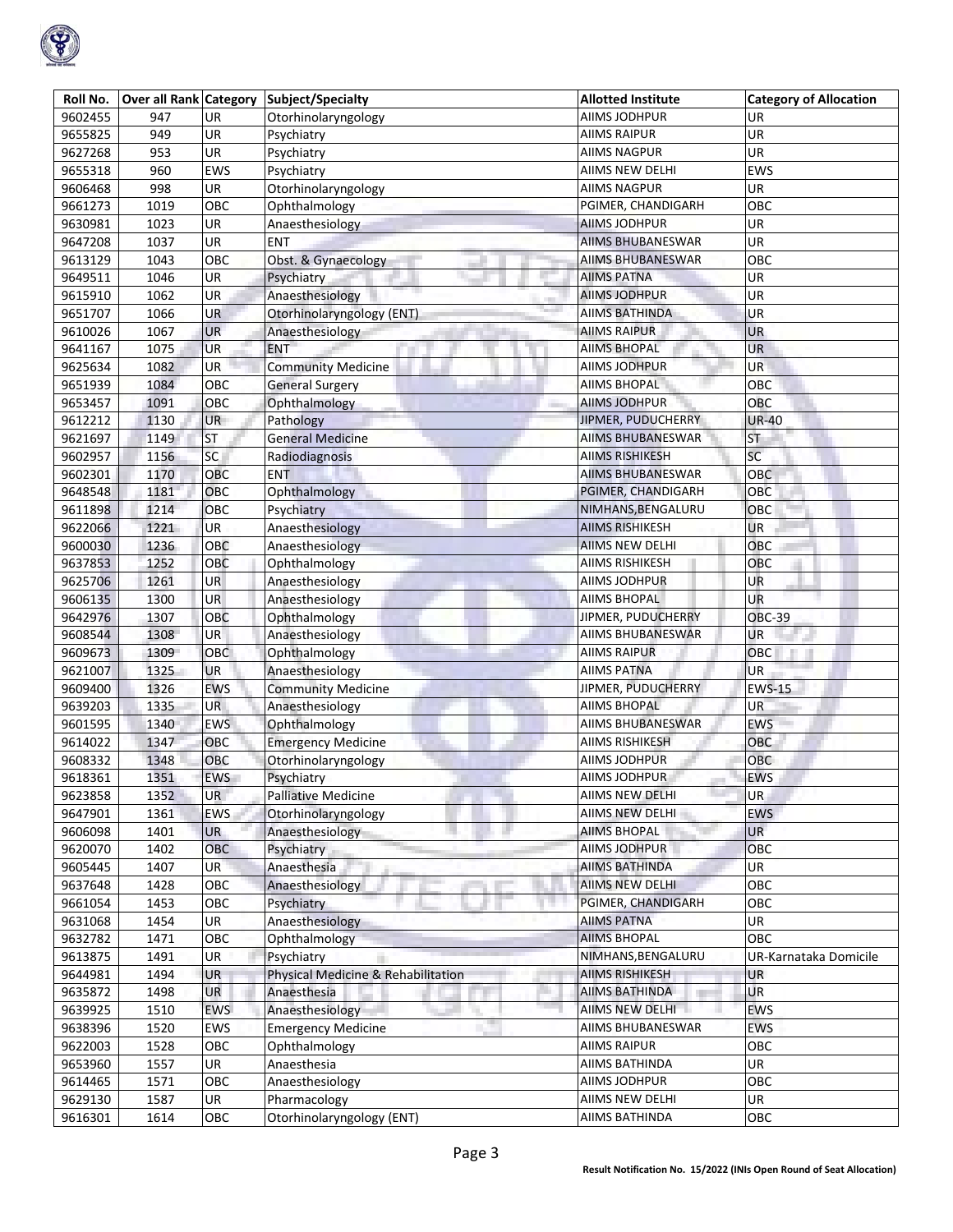

| Roll No. |      |            | Over all Rank Category Subject/Specialty        | <b>Allotted Institute</b>  | <b>Category of Allocation</b> |
|----------|------|------------|-------------------------------------------------|----------------------------|-------------------------------|
| 9634643  | 1637 | UR         | PMR                                             | <b>AIIMS JODHPUR</b>       | UR                            |
| 9613523  | 1648 | UR         | <b>PMR</b>                                      | <b>AIIMS BHOPAL</b>        | UR                            |
| 9603114  | 1726 | OBC        | Anaesthesiology                                 | AIIMS JODHPUR              | OBC                           |
| 9610202  | 1793 | OBC        | Psychiatry                                      | AIIMS BHUBANESWAR          | OBC                           |
| 9641791  | 1824 | OBC        | Obst. & Gynae                                   | JIPMER, PUDUCHERRY         | INST-23                       |
| 9625407  | 1854 | OBC        | Anaesthesiology                                 | <b>AIIMS JODHPUR</b>       | OBC                           |
| 9634942  | 1855 | <b>UR</b>  | Anaesthesia                                     | <b>AIIMS BATHINDA</b>      | UR                            |
| 9610222  | 1856 | <b>UR</b>  | <b>Transfusion Medicine</b>                     | PGIMER, CHANDIGARH         | UR                            |
| 9611658  | 1909 | OBC        | Anaesthesiology                                 | <b>AIIMS RISHIKESH</b>     | OBC                           |
| 9605311  | 1952 | OBC        | Anaesthesiology                                 | <b>AIIMS RISHIKESH</b>     | OBC                           |
| 9642409  | 1953 | OBC        | <b>Emergency Medicine</b>                       | <b>AIIMS RAIPUR</b>        | OBC                           |
| 9639341  | 2075 | EWS        | Anaesthesiology                                 | <b>AIIMS JODHPUR</b>       | EWS                           |
| 9609166  | 2108 | <b>UR</b>  | <b>Community Medicine</b>                       | <b>AIIMS BIBINAGAR</b>     | <b>UR</b>                     |
|          |      | OBC        |                                                 | <b>AIIMS PATNA</b>         | <b>OBC</b>                    |
| 9637964  | 2110 |            | Anaesthesiology                                 |                            |                               |
| 9613401  | 2151 | <b>UR</b>  | <b>Community Medicine</b>                       | PGIMER, CHANDIGARH         | UR                            |
| 9623121  | 2201 | OBC        | Pathology                                       | AIIMS BHUBANESWAR          | UR-MRC                        |
| 9657231  | 2233 | OBC        | Anaesthesia                                     | <b>AIIMS BATHINDA</b>      | OBC                           |
| 9625362  | 2245 | OBC        | Anaesthesiology                                 | <b>AIIMS RAIPUR</b>        | OBC                           |
| 9640456  | 2265 | <b>UR</b>  | Microbiology                                    | <b>AIIMS NEW DELHI</b>     | <b>UR</b>                     |
| 9646497  | 2277 | OBC        | Anaesthesia                                     | <b>AIIMS BATHINDA</b>      | ОВС                           |
| 9617501  | 2286 | UR         | Pathology                                       | AIIMS JODHPUR              | UR.                           |
| 9645651  | 2324 | <b>UR</b>  | Pathology                                       | <b>AIIMS BHOPAL</b>        | UR                            |
| 9604961  | 2326 | <b>EWS</b> | Psychiatry                                      | <b>AIIMS BATHINDA</b>      | <b>EWS</b>                    |
| 9615911  | 2355 | <b>UR</b>  | <b>Community Medicine</b>                       | <b>AIIMS BHUBANESWAR</b>   | UR                            |
| 9627599  | 2485 | OBC        | Pathology & Laboratory Medicine                 | <b>AIIMS RAIPUR</b>        | OBC                           |
| 9653997  | 2518 | OBC        | Pathology                                       | AIIMS NEW DELHI            | OBC                           |
| 9600860  | 2591 | OBC        | Pathology                                       | <b>AIIMS JODHPUR</b>       | OBC                           |
| 9660973  | 2603 | OBC        | Psychiatry                                      | <b>AIIMS BATHINDA</b>      | OBC                           |
| 9622345  | 2624 | EWS        | Anaesthesiology                                 | AIIMS BHUBANESWAR          | <b>EWS</b>                    |
| 9628658  | 2648 | UR         | Pathology                                       | <b>AIIMS RISHIKESH</b>     | UR                            |
| 9620118  | 2654 | <b>UR</b>  | Pathology                                       | <b>AIIMS NAGPUR</b>        | <b>UR</b>                     |
| 9620065  | 2664 | <b>UR</b>  | Community & Family Medicine                     | <b>AIIMS RISHIKESH</b>     | <b>UR</b>                     |
| 9653481  | 2699 | UR         | Physiology                                      | AIIMS BHUBANESWAR          | UR                            |
| 9653387  | 2859 | OBC        | PMR                                             | AIIMS BHUBANESWAR          | <b>OBC</b>                    |
| 9632646  | 2887 | UR.        | Pathology & Laboratory Medicine                 | <b>AIIMS RAIPUR</b>        | UR.                           |
| 9611492  | 2963 | EWS        | Anaesthesiology                                 | <b>AIIMS PATNA</b>         | <b>EWS</b>                    |
| 9635551  | 2971 | OBC        | <b>PMR</b>                                      | <b>AIIMS JODHPUR</b>       | <b>OBC</b>                    |
| 9615490  | 2976 | <b>EWS</b> | Anaesthesiology                                 | <b>AIIMS NAGPUR</b><br>- 1 | <b>EWS</b>                    |
| 9616553  | 3013 | UR         | Pathology                                       | <b>AIIMS PATNA</b>         | <b>UR</b>                     |
| 9613545  | 3029 | UR         | Pathology & Laboratory Medicine                 | <b>AIIMS RAIPUR</b>        | <b>UR</b>                     |
| 9621339  | 3030 | <b>UR</b>  | <b>Community Medicine &amp; Family Medicine</b> | <b>AIIMS RAIPUR</b>        | <b>UR</b>                     |
| 9658257  | 3065 | <b>EWS</b> | Anaesthesiology                                 | <b>AIIMS RAIPUR</b>        | <b>EWS</b>                    |
| 9605168  | 3082 | OBC        | Anaesthesiology & Intensive Care                | PGIMER, CHANDIGARH         | OBC-RA                        |
| 9606776  | 3095 | OBC        | <b>Community Medicine</b>                       | JIPMER, PUDUCHERRY         | <b>OBC-40</b>                 |
| 9639218  | 3111 | EWS        | Anaesthesiology                                 | <b>AIIMS RAIPUR</b>        | EWS                           |
| 9618494  | 3179 | OBC        | Forensic Medicine                               | <b>AIIMS NEW DELHI</b>     | UR-MRC                        |
| 9608717  | 3234 | OBC        | Microbiology                                    | PGIMER, CHANDIGARH         | OBC                           |
| 9659611  | 3262 | OBC        | Pathology                                       | PGIMER, CHANDIGARH         | OBC                           |
| 9615186  | 3325 | OBC        | Pathology                                       | JIPMER, PUDUCHERRY         | <b>OBC-41</b>                 |
| 9632981  | 3345 | <b>UR</b>  | Pathology                                       | AIIMS BATHINDA             | UR                            |
| 9622448  | 3448 | OBC        | <b>Community &amp; Family Medicine</b>          | <b>AIIMS RISHIKESH</b>     | OBC                           |
| 9635301  | 3450 | OBC        |                                                 | AIIMS NEW DELHI            | UR-MRC                        |
|          |      |            | <b>Biophysics</b>                               |                            | UR                            |
| 9637399  | 3493 | UR         | Pathology                                       | AIIMS BIBINAGAR            |                               |
| 9604416  | 3497 | OBC        | <b>Community Medicine</b>                       | AIIMS JODHPUR              | UR-MRC                        |
| 9645407  | 3557 | UR         | Forensic Medicine & Toxicology                  | AIIMS BHUBANESWAR          | UR                            |
| 9624579  | 3567 | OBC        | Pathology                                       | <b>AIIMS BHOPAL</b>        | OBC                           |
| 9648608  | 3579 | SC         | <b>General Surgery</b>                          | <b>AIIMS BHOPAL</b>        | ${\sf SC}$                    |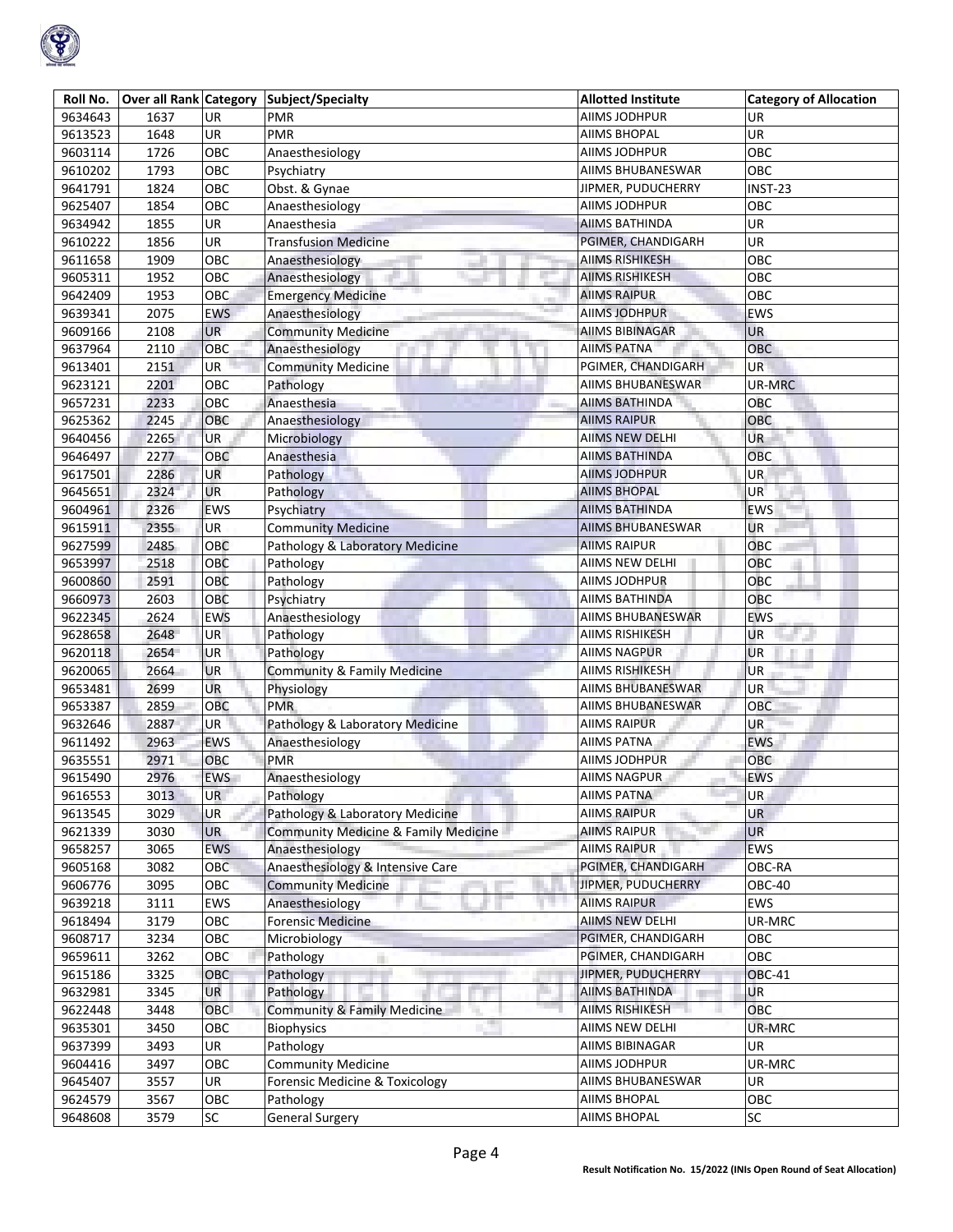

| Roll No.           | <b>Over all Rank Category</b> |            | Subject/Specialty                                         | <b>Allotted Institute</b> | <b>Category of Allocation</b> |
|--------------------|-------------------------------|------------|-----------------------------------------------------------|---------------------------|-------------------------------|
| 9658605            | 3625                          | <b>SC</b>  | Ophthalmology                                             | <b>AIIMS BHOPAL</b>       | SC                            |
| 9655844            | 3641                          | UR         | Transfusion Medicine & Blood Bank                         | <b>AIIMS BHOPAL</b>       | UR                            |
| 9648424            | 3666                          | OBC        | Pathology                                                 | <b>AIIMS BATHINDA</b>     | OBC                           |
| 9627751            | 3752                          | OBC        | Palliative Medicine                                       | AIIMS NEW DELHI           | OBC                           |
| 9622561            | 3764                          | UR         | CFM (Community Medicine & Family Medicine)                | <b>AIIMS PATNA</b>        | UR                            |
| 9648487            | 3854                          | SC         | Psychiatry                                                | <b>AIIMS RISHIKESH</b>    | SC                            |
| 9630103            | 3898                          | EWS        | Pathology                                                 | <b>AIIMS BIBINAGAR</b>    | EWS                           |
| 9656218            | 3923                          | OBC        | Pharmacology                                              | JIPMER, PUDUCHERRY        | <b>UR-41</b>                  |
| 9631662            | 3929                          | OBC        | <b>Community Medicine</b>                                 | AIIMS BHUBANESWAR         | OBC                           |
| 9612398            | 3992                          | UR         | Microbiology                                              | JIPMER, PUDUCHERRY        | UR-42                         |
| 9612161            | 4176                          | <b>UR</b>  | <b>Transfusion Medicine</b>                               | <b>AIIMS RISHIKESH</b>    | UR                            |
| 9621202            | 4275                          | <b>OBC</b> | Pharmacology                                              | <b>AIIMS NEW DELHI</b>    | UR-MRC                        |
| 9647358            | 4290                          | <b>UR</b>  | Community & Family Medicine                               | <b>AIIMS BATHINDA</b>     | UR                            |
| 9642004            | 4305                          | <b>UR</b>  | <b>Transfusion Medicine</b>                               | <b>SCTIMST TRIVANDRUM</b> | <b>UR</b>                     |
| 9631623            | 4320                          | UR         | Transfusion Medicine & Blood Bank                         | <b>AIIMS BHUBANESWAR</b>  | UR.                           |
| 9636720            | 4495                          | SC         | <b>General Surgery</b>                                    | <b>AIIMS RISHIKESH</b>    | SC                            |
| 9612088            | 4512                          | UR         | Microbiology                                              | JIPMER, PUDUCHERRY        | <b>UR-43</b>                  |
| 9631966            | 4516                          | OBC        | <b>Forensic Medicine</b>                                  | JIPMER, PUDUCHERRY        | OBC-42/OPH                    |
| 9638146            | 4525                          | SC         | <b>General Surgery</b>                                    | <b>AIIMS NAGPUR</b>       | SC                            |
| 9622117            | 4581                          | <b>UR</b>  | <b>Transfusion Medicine</b>                               | <b>AIIMS RAIPUR</b>       | UR.                           |
| 9650977            | 4585                          | OBC        | Forensic Medicine & Toxicology                            | AIIMS RISHIKESH           | UR-MRC                        |
| 9641011            | 4665                          | <b>UR</b>  | Microbiology                                              | JIPMER, PUDUCHERRY        | ST-12                         |
| 9650199            | 4714                          | SC         | <b>Geriatric Medicine</b>                                 | <b>AIIMS NEW DELHI</b>    | <b>SC</b>                     |
| 9606605            | 4746                          | <b>UR</b>  | Pharmacology                                              | PGIMER, CHANDIGARH        | <b>UR</b>                     |
| 9658696            | 4768                          | EWS        | Pharmacology                                              | <b>AIIMS BHUBANESWAR</b>  | UR-MRC                        |
| 9626155            | 4775                          | SC         | Anaesthesiology                                           | <b>AIIMS BHOPAL</b>       | SC                            |
| 9603059            | 4854                          | SC         | Anaesthesiology & Intensive Care                          | PGIMER, CHANDIGARH        | SC                            |
| 9645115            | 4929                          | <b>UR</b>  | Pharmacology                                              | <b>AIIMS RAIPUR</b>       | UR                            |
| 9650866            | 4974                          | OBC        | Psychiatry                                                | NIMHANS, BENGALURU        | <b>OBC-Karnataka Domicile</b> |
| 9604592            | 4975                          | UR         | Pharmacology                                              | <b>AIIMS BIBINAGAR</b>    | UR                            |
| 9621835            | 5006                          | SC         | Anaesthesiology & Intensive Care                          | PGIMER, CHANDIGARH        | SC<br>ш                       |
| 9607339            | 5031                          | <b>UR</b>  | Pharmacology                                              | AIIMS BHUBANESWAR         | <b>UR</b>                     |
| 9658733            | 5089                          | OBC        | <b>Community Medicine</b>                                 | <b>AIIMS JODHPUR</b>      | OBC                           |
| 9652191            | 5171                          | SC         | <b>Obstetrics &amp; Gynaecology</b>                       | <b>AIIMS BATHINDA</b>     | SC                            |
| 9642439            | 5180                          | <b>UR</b>  | Physiology                                                | <b>AIIMS NEW DELHI</b>    | <b>UR</b>                     |
| 9623628            | 5204                          | OBC        | Community & Family Medicine                               | <b>AIIMS BHOPAL</b>       | ОВС                           |
| 9620073            | 5230                          | SC         | Ophthalmology                                             | <b>AIIMS RAIPUR</b>       | SC                            |
| 9655500            | 5253                          | <b>UR</b>  | Microbiology                                              | <b>AIIMS RISHIKESH</b>    | <b>UR</b>                     |
| 9614887            | 5344                          | SC         | Anaesthesiology                                           | <b>AIIMS PATNA</b>        | <b>SC</b>                     |
| 9605447            | 5345                          | OBC        | Community Medicine & Family Medicine                      | <b>AIIMS RAIPUR</b>       | OBC                           |
| 9605173            | 5355                          | OBC        | Pharmacology                                              | JIPMER, PUDUCHERRY        | <b>OBC-43</b>                 |
| 9649810            | 5356                          | <b>UR</b>  | Pathology                                                 | JIPMER, PUDUCHERRY        | <b>INST-26</b>                |
| 9627539            | 5405                          | OBC        | CFM (Community Medicine & Family Medicine)                | <b>AIIMS PATNA</b>        | ОВС                           |
| 9646448            | 5503                          | UR         | Pharmacology                                              | <b>AIIMS PATNA</b>        | UR                            |
| 9643767            | 5551                          | OBC        | Pharmacology                                              | AIIMS NEW DELHI           | ОВС                           |
| 9606604            | 5586                          | SC         | Anaesthesiology                                           | <b>AIIMS JODHPUR</b>      | SC                            |
| 9608816            | 5764                          | EWS        | <b>Community Medicine</b>                                 | AIIMS NEW DELHI           | <b>EWS</b>                    |
| 9636752            | 5770                          | UR         | Pharmacology                                              | <b>AIIMS JODHPUR</b>      | UR                            |
| 9638980            | 5781                          | SC         | <b>Community Medicine</b>                                 | <b>AIIMS NEW DELHI</b>    | <b>SC</b>                     |
| 9607801            | 5864                          | <b>SC</b>  | Anaesthesiology                                           | <b>AIIMS BHUBANESWAR</b>  | SC                            |
| 9659707            | 5883                          | SC         | Anaesthesia                                               | <b>AIIMS BATHINDA</b>     | SC                            |
| 9605783            | 5986                          | OBC        | <b>Transfusion Medicine</b>                               | AIIMS NEW DELHI           | OBC                           |
| 9605680            | 6060                          | SC         | Anaesthesiology                                           | <b>AIIMS RAIPUR</b>       | SC                            |
| 9638290            | 6124                          | OBC        |                                                           | PGIMER, CHANDIGARH        | OBC                           |
|                    | 6152                          | UR         | Pharmacology                                              | AIIMS JODHPUR             | UR                            |
| 9626856<br>9645486 | 6209                          | SC         | Microbiology<br><b>Forensic Medicine &amp; Toxicology</b> | AIIMS RISHIKESH           | SC                            |
|                    |                               |            |                                                           |                           |                               |
| 9605110            | 6251                          | UR         | Forensic Medicine & Toxicology                            | AIIMS JODHPUR             | UR                            |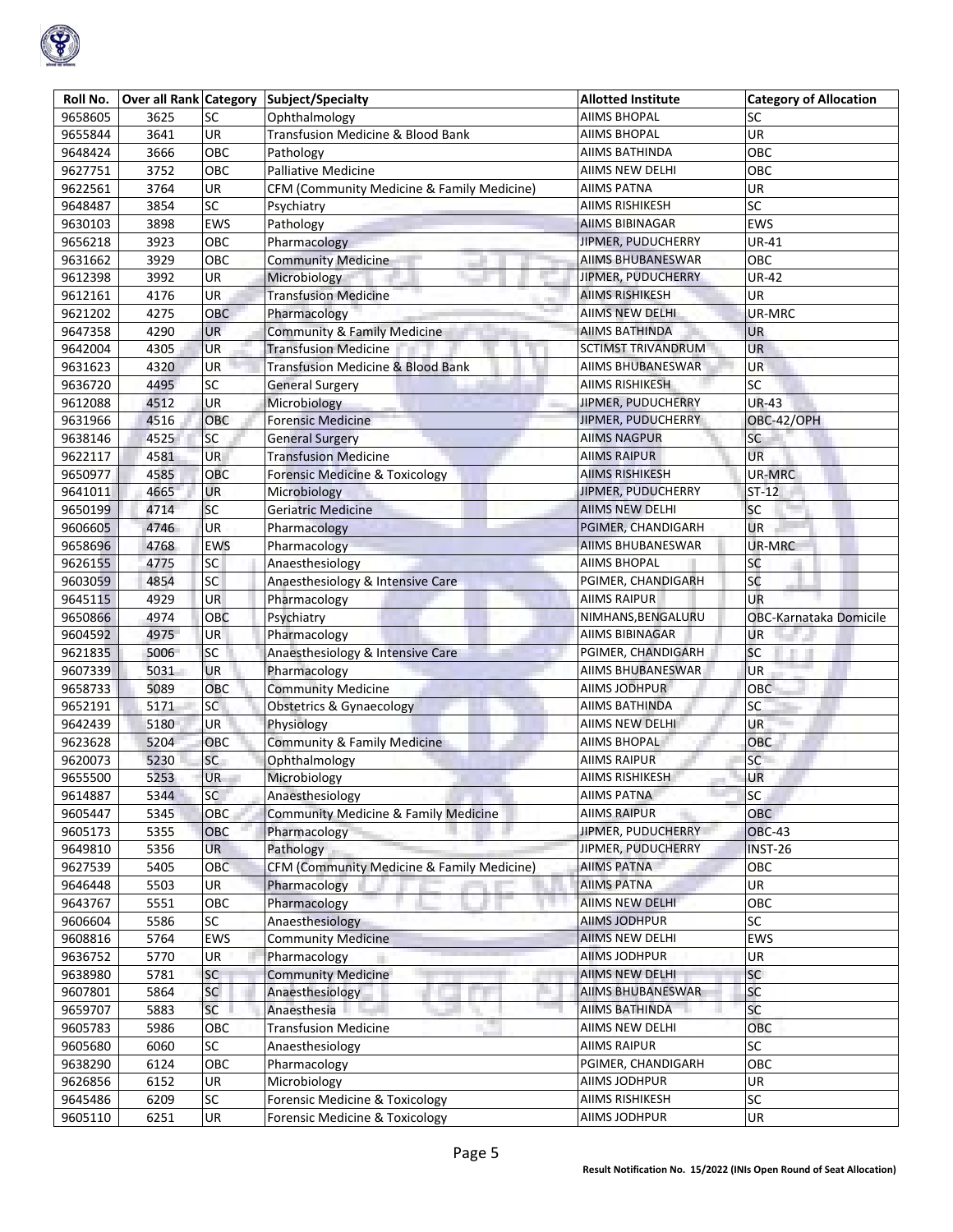

| Roll No. |       |            | Over all Rank Category Subject/Specialty     | <b>Allotted Institute</b> | <b>Category of Allocation</b> |
|----------|-------|------------|----------------------------------------------|---------------------------|-------------------------------|
| 9649992  | 6389  | <b>UR</b>  | Microbiology                                 | AIIMS BHUBANESWAR         | UR                            |
| 9626965  | 6413  | EWS        | Microbiology                                 | <b>AIIMS NEW DELHI</b>    | EWS                           |
| 9615749  | 6503  | <b>ST</b>  | Otorhinolaryngology                          | JIPMER, PUDUCHERRY        | $ST-6$                        |
| 9608790  | 6673  | UR         | Microbiology                                 | <b>AIIMS PATNA</b>        | UR                            |
| 9628640  | 6743  | SC         | <b>Radiation Oncology</b>                    | JIPMER, PUDUCHERRY        | $SC-22$                       |
| 9639246  | 6811  | <b>UR</b>  | Pharmacology                                 | <b>AIIMS RISHIKESH</b>    | UR                            |
| 9614042  | 6815  | UR         | Biochemistry                                 | <b>AIIMS RAIPUR</b>       | UR                            |
| 9630669  | 6886  | UR         | FMT (Forensic Medicine & Toxicology)         | <b>AIIMS PATNA</b>        | UR                            |
| 9639407  | 6916  | SC         | Pathology & Laboratory Medicine              | <b>AIIMS RAIPUR</b>       | SC                            |
| 9631020  | 6927  | UR         | <b>Physiology</b>                            | JIPMER, PUDUCHERRY        | EWS-16                        |
| 9639956  | 6938  | UR         | Microbiology                                 | AIIMS BATHINDA            | UR                            |
| 9618911  | 6948  | UR         | <b>Biophysics</b>                            | <b>AIIMS NEW DELHI</b>    | <b>UR</b>                     |
| 9649582  | 7074  | OBC        | Anatomy                                      | <b>AIIMS RAIPUR</b>       | UR-MRC                        |
| 9622112  | 7214  | SC         | Radiotherapy                                 | AIIMS BHUBANESWAR         | SC                            |
| 9631196  | 7298  | <b>UR</b>  | Anatomy                                      | <b>AIIMS NEW DELHI</b>    | <b>UR</b>                     |
| 9620287  | 7315  | OBC        | Microbiology                                 | AIIMS NEW DELHI           | OBC                           |
| 9657182  | 7332  | UR         | <b>Forensic Medicine &amp; Toxicology</b>    | <b>AIIMS NAGPUR</b>       | UR                            |
| 9627725  | 7603  | OBC        | Microbiology                                 | <b>AIIMS BIBINAGAR</b>    | OBC                           |
| 9648074  | 7709  | <b>UR</b>  | Biochemistry                                 | PGIMER, CHANDIGARH        | <b>UR</b>                     |
| 9604699  | 7738  | SC         | Pathology                                    | AIIMS NEW DELHI           | SC                            |
| 9621809  | 7841  | <b>ST</b>  | Psychiatry                                   | AIIMS NEW DELHI           | <b>ST</b>                     |
| 9626975  | 7842  | OBC        | <b>Transfusion Medicine</b>                  | PGIMER, CHANDIGARH        | ОВС                           |
| 9621410  | 8113  | SC         | Pathology                                    | <b>AIIMS JODHPUR</b>      | <b>SC</b>                     |
| 9652529  | 8125  | OBC        | Microbiology                                 | <b>AIIMS JODHPUR</b>      | OBC                           |
| 9602603  | 8134  | OBC        | <b>Community Medicine</b>                    | <b>AIIMS BIBINAGAR</b>    | OBC                           |
| 9656004  | 8257  | OBC        | <b>Biophysics</b>                            | AIIMS NEW DELHI           | ОВС                           |
| 9622800  | 8354  | OBC        | Pharmacology                                 | AIIMS BATHINDA            | OBC                           |
| 9615480  | 8373  | <b>ST</b>  | <b>General Surgery</b>                       | <b>AIIMS NAGPUR</b>       | ST                            |
| 9639026  | 8421  | <b>EWS</b> | Microbiology                                 | <b>AIIMS NAGPUR</b>       | <b>EWS</b>                    |
| 9613073  | 8939  | UR         | <b>Forensic Medicine &amp; Toxicology</b>    | <b>AIIMS BIBINAGAR</b>    | UR                            |
| 9638391  | 8949  | SC         | <b>Community Medicine</b>                    | PGIMER, CHANDIGARH        | SC                            |
| 9624197  | 8951  | OBC        | Transfusion Medicine & Blood Bank            | <b>AIIMS BHOPAL</b>       | OBC                           |
| 9615639  | 8969  | UR         | Anatomy                                      | AIIMS NEW DELHI           | UR.                           |
| 9660566  | 9045  | SC         | Pathology                                    | PGIMER, CHANDIGARH        | SC                            |
| 9660650  | 9308  | OBC        | <b>Transfusion Medicine &amp; Blood Bank</b> | <b>AIIMS JODHPUR</b>      | OBC                           |
| 9655740  | 9539  | <b>SC</b>  | Microbiology                                 | AIIMS NEW DELHI           | SC                            |
| 9616552  | 9627  | OBC        | Biochemistry                                 | AIIMS NEW DELHI           | OBC                           |
| 9617621  | 9707  | OBC        | <b>Transfusion Medicine</b>                  | <b>AIIMS RAIPUR</b>       | OBC                           |
| 9600929  | 9721  | <b>EWS</b> | Immuno Hematology & Blood Transfusion        | JIPMER, PUDUCHERRY        | <b>EWS-17</b>                 |
| 9645155  | 9738  | OBC        | Transfusion Medicine & Blood Bank            | <b>AIIMS BHUBANESWAR</b>  | OBC                           |
| 9603347  | 9814  | OBC        | <b>Forensic Medicine</b>                     | JIPMER, PUDUCHERRY        | <b>OBC-46</b>                 |
| 9659573  | 9920  | OBC        | Pharmacology                                 | <b>AIIMS PATNA</b>        | OBC                           |
| 9600968  | 9970  | <b>SC</b>  | Pharmacology                                 | <b>AIIMS RISHIKESH</b>    | SC                            |
| 9648648  | 10438 | OBC        | <b>Biophysics</b>                            | <b>AIIMS NEW DELHI</b>    | OBC                           |
| 9626935  | 10458 | UR         | Pharmacology                                 | JIPMER, PUDUCHERRY        | INST-24                       |
| 9610667  | 10505 | OBC        | Pharmacology                                 | <b>AIIMS NAGPUR</b>       | ОВС                           |
| 9644463  | 10682 | <b>UR</b>  | Anatomy                                      | JIPMER, PUDUCHERRY        | <b>UR-44</b>                  |
| 9612015  | 10723 | OBC        | Pharmacology                                 | <b>AIIMS BHUBANESWAR</b>  | ОВС                           |
| 9602324  | 10924 | <b>ST</b>  | Anaesthesiology                              | <b>AIIMS JODHPUR</b>      | <b>ST</b>                     |
| 9626471  | 11019 | <b>EWS</b> | Pharmacology                                 | <b>AIIMS NEW DELHI</b>    | EWS                           |
| 9648488  | 11047 | <b>ST</b>  | Psychiatry                                   | NIMHANS, BENGALURU        | <b>ST</b>                     |
| 9615822  | 11127 | UR         | Anatomy                                      | AIIMS BHUBANESWAR         | UR                            |
| 9612584  | 11205 | <b>ST</b>  | Otorhinolaryngology                          | AIIMS JODHPUR             | <b>ST</b>                     |
| 9659974  | 11233 | OBC        | Biochemistry                                 | JIPMER, PUDUCHERRY        | <b>OBC-44</b>                 |
| 9660802  | 11248 | UR         | Biochemistry                                 | AIIMS BIBINAGAR           | UR                            |
| 9642636  | 11740 | UR         | Biochemistry                                 | <b>AIIMS PATNA</b>        | UR                            |
| 9624194  | 11975 | SC         | Community & Family Medicine                  | <b>AIIMS BHOPAL</b>       | SC                            |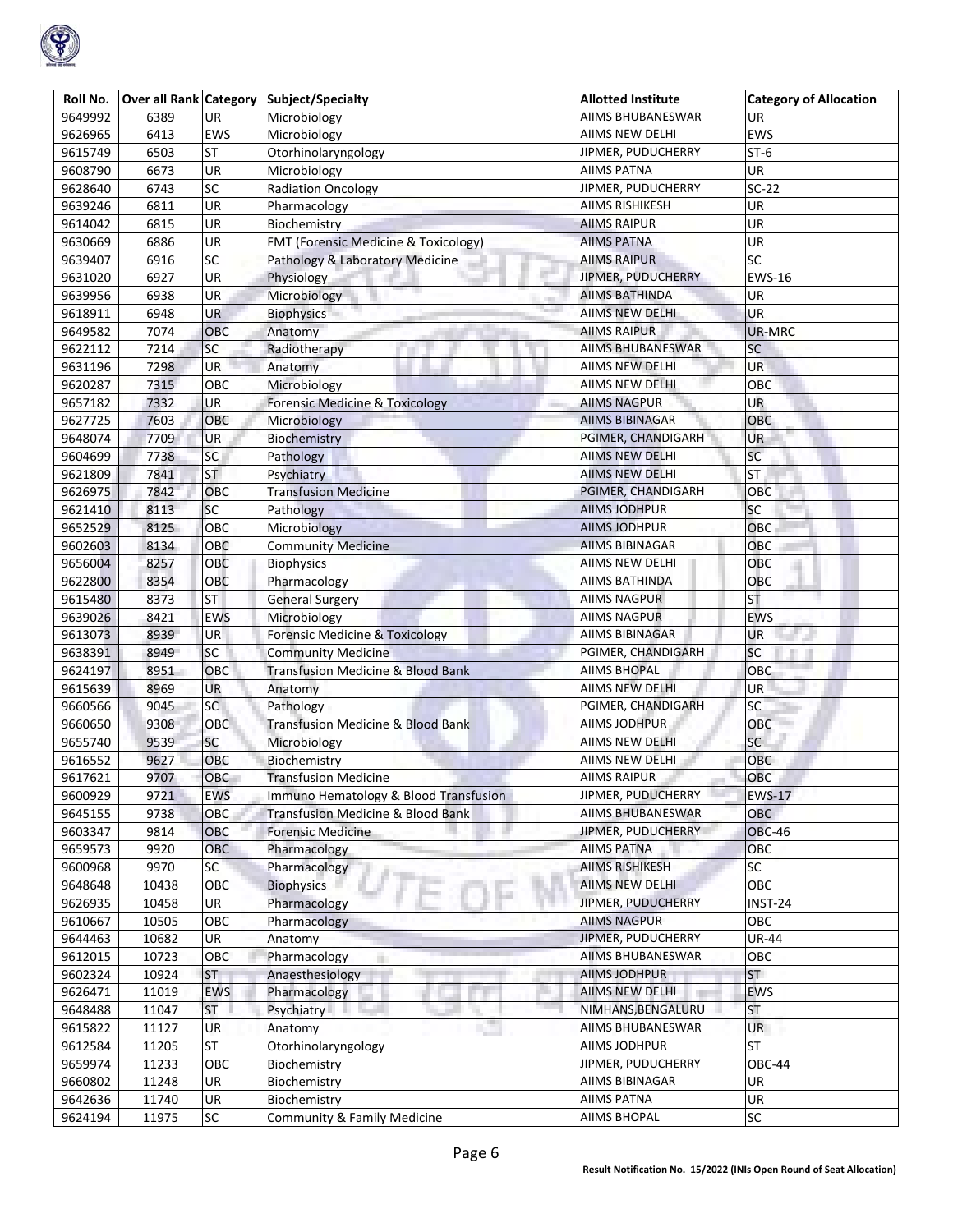

| Roll No. | <b>Over all Rank Category</b> |            | Subject/Specialty                               | <b>Allotted Institute</b> | <b>Category of Allocation</b> |
|----------|-------------------------------|------------|-------------------------------------------------|---------------------------|-------------------------------|
| 9617471  | 12034                         | UR         | Biochemistry                                    | <b>AIIMS NAGPUR</b>       | UR                            |
| 9607010  | 12083                         | UR         | Biochemistry                                    | <b>AIIMS JODHPUR</b>      | UR                            |
| 9645912  | 12151                         | SC         | Pharmacology                                    | AIIMS NEW DELHI           | SC                            |
| 9609895  | 12250                         | UR         | Biochemistry                                    | <b>AIIMS RISHIKESH</b>    | UR                            |
| 9626068  | 12588                         | SC         | <b>PMR</b>                                      | AIIMS BHUBANESWAR         | SC                            |
| 9646307  | 12761                         | SC         | <b>Transfusion Medicine</b>                     | <b>AIIMS NEW DELHI</b>    | SC                            |
| 9620467  | 12887                         | <b>ST</b>  | Anaesthesiology                                 | <b>AIIMS RAIPUR</b>       | <b>ST</b>                     |
| 9611905  | 13021                         | UR         | Biochemistry                                    | <b>AIIMS PATNA</b>        | UR                            |
| 9610817  | 13090                         | SC         | <b>Community Medicine</b>                       | AIIMS JODHPUR             | SC                            |
| 9629966  | 13099                         | OBC        | Pharmacology                                    | <b>AIIMS BHOPAL</b>       | OBC                           |
| 9624066  | 13233                         | <b>UR</b>  | Physiology<br><b>COLLECT</b>                    | <b>AIIMS RISHIKESH</b>    | <b>UR</b>                     |
| 9607721  | 13243                         | <b>ST</b>  | Anaesthesia                                     | <b>AIIMS BATHINDA</b>     | <b>ST</b>                     |
| 9640650  | 13555                         | SC         | Immuno Hematology & Blood Transfusion           | JIPMER, PUDUCHERRY        | $SC-23$                       |
| 9633750  | 13582                         | <b>ST</b>  | <b>Radiation Oncology</b>                       | JIPMER, PUDUCHERRY        | $ST-11$                       |
| 9643279  | 13606                         | SC         | CFM (Community Medicine & Family Medicine)      | <b>AIIMS PATNA</b>        | SC                            |
| 9654254  | 13634                         | SC         | <b>Community &amp; Family Medicine</b>          | <b>AIIMS BATHINDA</b>     | SC                            |
| 9635864  | 13681                         | <b>SC</b>  | <b>Community Medicine &amp; Family Medicine</b> | <b>AIIMS RAIPUR</b>       | SC                            |
| 9635340  | 13884                         | <b>EWS</b> | <b>Community Medicine</b>                       | <b>AIIMS JODHPUR</b>      | <b>EWS</b>                    |
| 9645018  | 14154                         | SC         | <b>Transfusion Medicine</b>                     | <b>AIIMS RISHIKESH</b>    | SC                            |
| 9611750  | 14171                         | <b>UR</b>  | Physiology                                      | JIPMER, PUDUCHERRY        | <b>UR-45</b>                  |
| 9615652  | 14231                         | UR         | Biochemistry                                    | AIIMS BIBINAGAR           | UR.                           |
| 9656204  | 14568                         | OBC        | Forensic Medicine & Toxicology                  | <b>AIIMS BHUBANESWAR</b>  | OBC                           |
| 9660830  | 14927                         | <b>UR</b>  | Anatomy                                         | JIPMER, PUDUCHERRY        | $SC-25$                       |
| 9613854  | 14965                         | OBC        | Physiology                                      | <b>AIIMS RAIPUR</b>       | <b>OBC</b>                    |
| 9614193  | 14986                         | <b>UR</b>  | Physiology                                      | <b>AIIMS JODHPUR</b>      | UR                            |
| 9636050  | 15060                         | <b>UR</b>  | Anatomy                                         | <b>AIIMS RISHIKESH</b>    | UR                            |
| 9629271  | 15186                         | UR         | Physiology                                      | <b>AIIMS PATNA</b>        | UR                            |
| 9600482  | 16172                         | <b>EWS</b> | Pharmacology                                    | AIIMS BATHINDA            | EWS                           |
| 9615662  | 16246                         | <b>SC</b>  | Biochemistry                                    | <b>AIIMS JODHPUR</b>      | SC                            |
| 9608000  | 16370                         | UR         | Anatomy                                         | <b>AIIMS JODHPUR</b>      | UR                            |
| 9649825  | 16783                         | <b>OBC</b> | Physiology                                      | JIPMER, PUDUCHERRY        | <b>OBC-45</b>                 |
| 9600237  | 16828                         | SC         | Microbiology                                    | <b>AIIMS BHOPAL</b>       | SC                            |
| 9609752  | 16892                         | SC         | Microbiology                                    | <b>AIIMS RAIPUR</b>       | SC                            |
| 9644927  | 16953                         | UR         | Anatomy                                         | AIIMS BHUBANESWAR         | UR                            |
| 9652770  | 16984                         | OBC        | Anatomy                                         | <b>AIIMS BIBINAGAR</b>    | UR-MRC                        |
| 9655704  | 17032                         | <b>SC</b>  | Microbiology                                    | <b>AIIMS RISHIKESH</b>    | SC                            |
| 9658959  | 17221                         | <b>EWS</b> | Microbiology                                    | <b>AIIMS JODHPUR</b>      | <b>EWS</b>                    |
| 9658325  | 17472                         | UR.        | Biochemistry                                    | JIPMER, PUDUCHERRY        | <b>INST-25</b>                |
| 9638925  | 17473                         | <b>SC</b>  | Physiology                                      | <b>AIIMS RISHIKESH</b>    | <b>SC</b>                     |
| 9662225  | 17547                         | OBC        | Biochemistry                                    | <b>AIIMS BHOPAL</b>       | <b>OBC</b>                    |
| 9655837  | 17995                         | OBC        | Anatomy                                         | <b>AIIMS RISHIKESH</b>    | OBC                           |
| 9614518  | 18200                         | OBC        | Biochemistry                                    | <b>AIIMS BHUBANESWAR</b>  | OBC                           |
| 9608970  | 18881                         | OBC        | <b>Forensic Medicine &amp; Toxicology</b>       | <b>AIIMS JODHPUR</b>      | OBC                           |
| 9611714  | 18888                         | SC         | Biochemistry                                    | <b>AIIMS RISHIKESH</b>    | SC                            |
| 9654299  | 19172                         | UR         | Anatomy                                         | <b>AIIMS PATNA</b>        | UR                            |
| 9610255  | 20121                         | OBC        | Physiology                                      | <b>AIIMS PATNA</b>        | OBC                           |
| 9616780  | 20480                         | <b>ST</b>  | Palliative Medicine                             | <b>AIIMS NEW DELHI</b>    | <b>ST</b>                     |
| 9637572  | 20752                         | OBC        | Biochemistry                                    | <b>AIIMS PATNA</b>        | OBC                           |
| 9608249  | 20815                         | <b>EWS</b> | Biochemistry                                    | <b>AIIMS BHUBANESWAR</b>  | EWS                           |
| 9643526  | 20923                         | <b>ST</b>  | CFM (Community Medicine & Family Medicine)      | <b>AIIMS PATNA</b>        | ST                            |
| 9600846  | 21179                         | SC         | Microbiology                                    | <b>AIIMS BIBINAGAR</b>    | SC                            |
| 9610707  | 22195                         | OBC        | Biochemistry                                    | AIIMS JODHPUR             | OBC                           |
| 9653135  | 22204                         | SC         | Anatomy                                         | AIIMS NEW DELHI           | SC                            |
| 9600772  | 22359                         | OBC        | Biochemistry                                    | AIIMS BATHINDA            | OBC                           |
| 9601514  | 22825                         | EWS        | Biochemistry                                    | AIIMS PATNA               | EWS                           |
| 9661435  | 22950                         | OBC        | Physiology                                      | AIIMS BHUBANESWAR         | OBC                           |
| 9628494  | 23546                         | SC         | Biochemistry                                    | JIPMER, PUDUCHERRY        | $SC-24$                       |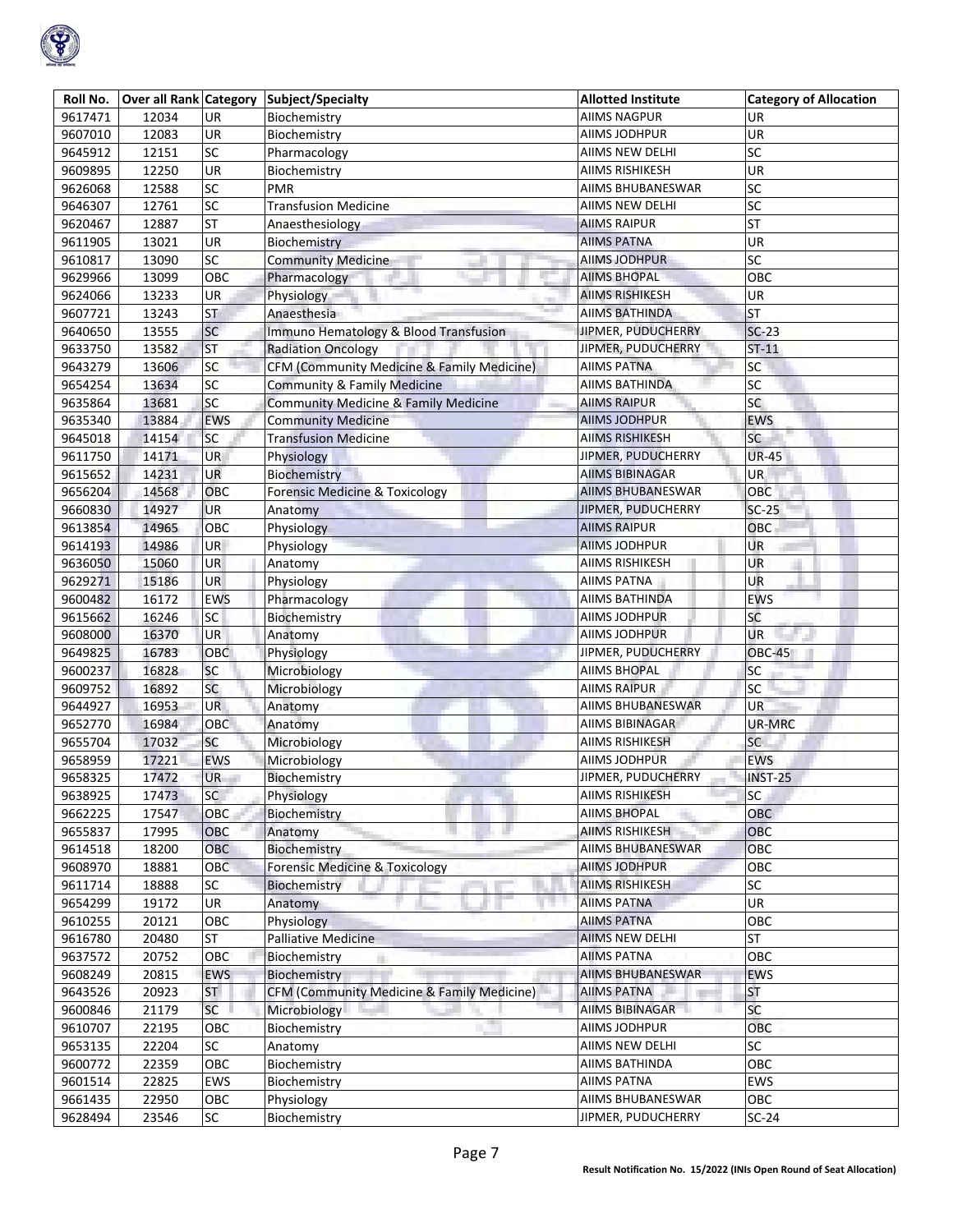

| Roll No. | <b>Over all Rank Category</b> |            | Subject/Specialty | Allotted Institute      | <b>Category of Allocation</b> |
|----------|-------------------------------|------------|-------------------|-------------------------|-------------------------------|
| 9634268  | 24575                         | IST        | Pathology         | IAIIMS NAGPUR           |                               |
| 9646322  | 24756                         | <b>OBC</b> | Physiology        | IAIIMS JODHPUR          | <b>OBC</b>                    |
| 9622834  | 24855                         | <b>OBC</b> | <b>Anatomy</b>    | <b>JAIIMS NEW DELHI</b> | <b>OBC</b>                    |
| 9609420  | 25826                         | <b>ST</b>  | Pathology         | IAIIMS BHUBANESWAR      |                               |
| 9648034  | 26112                         | <b>IST</b> | Pharmacology      | <b>AIIMS RAIPUR</b>     |                               |
| 9641429  | 26558                         | <b>OBC</b> | Physiology        | <b>AIIMS BHOPAL</b>     | <b>OBC</b>                    |

**COM** 

## Sponsored/Foreign National

| Roll No. | Over all Rank | Apply Under      | Subject/Specialty         | <b>Allotted Institute</b> |
|----------|---------------|------------------|---------------------------|---------------------------|
| 9655167  | 15481         | Sponsored        | <b>Paediatrics</b>        | LJIPMER PUDUCHERRY        |
| 9641845  | 15995         | Sponsored        | <b>Emergency Medicine</b> | AIIMS RISHIKESH           |
| 9657518  | 18670         | Foreign National | Pathology                 | <b>IPGIMER CHANDIGARH</b> |

# Important information:

- 1. This list includes only those candidates who were eligible for Seat Allocation for Open Round of Seat Allocation as per Information Brochure for open round of Seat Allocation **dated 11.01.2022** and have been allocated seat as per merit, choices made and availability of seat.
- 2. For the Open Round of Seat Allocation, the order of seat (Institute and Subject/Specialty) Allocation was based on original merit list and applicable category.
- 3. Notice regarding on the spot admission or any future round of Seat Allocation at one of more INIs will be published separately. However same will be done before last date of admission as applicable at respective INIs (As per Prospectus/Brochure).

## **PROCEDURE TO BE FOLLOWED BY CANDIDATES WHO HAVE BEEN ALLOCATED SEAT (INSTITUTE AND SUBJECT/SPECIALTY) IN THE OPEN ROUND OF SEAT ALLOCATION.**

All candidates who have been Allocated a Seat (Institute and Subject/Specialty) in the Open Round of Seat Allocation are required to **report to allotted Institute by Thursday, the 27th January, 2022 up to 5.00 p.m. Contact Detail of Nodal Officer of respective Institute is given at the end of this notification.** 

## **IMPORTANT**

**The claim to allocated Seat (Institute and Subject/Specialty) by candidates is subject to mandatory reporting & joining at respective Institute by 27th January, 2022 upto 5:00 pm and verification of the documents for eligibility as applicable as well as identity verification of the candidature.** If a candidate fails to submit required certificates as required, his/her candidature will be cancelled, the Seat (Institute and Subject/Specialty) will be vacated.

Candidate are required to report directly at allocated Institute with downloaded offer letter from MyPage along with required document/certificate within date as mentioned above.

Failure to report and join by above mentioned date will lead to forfeiture of Rs.3 Lakh deposited.

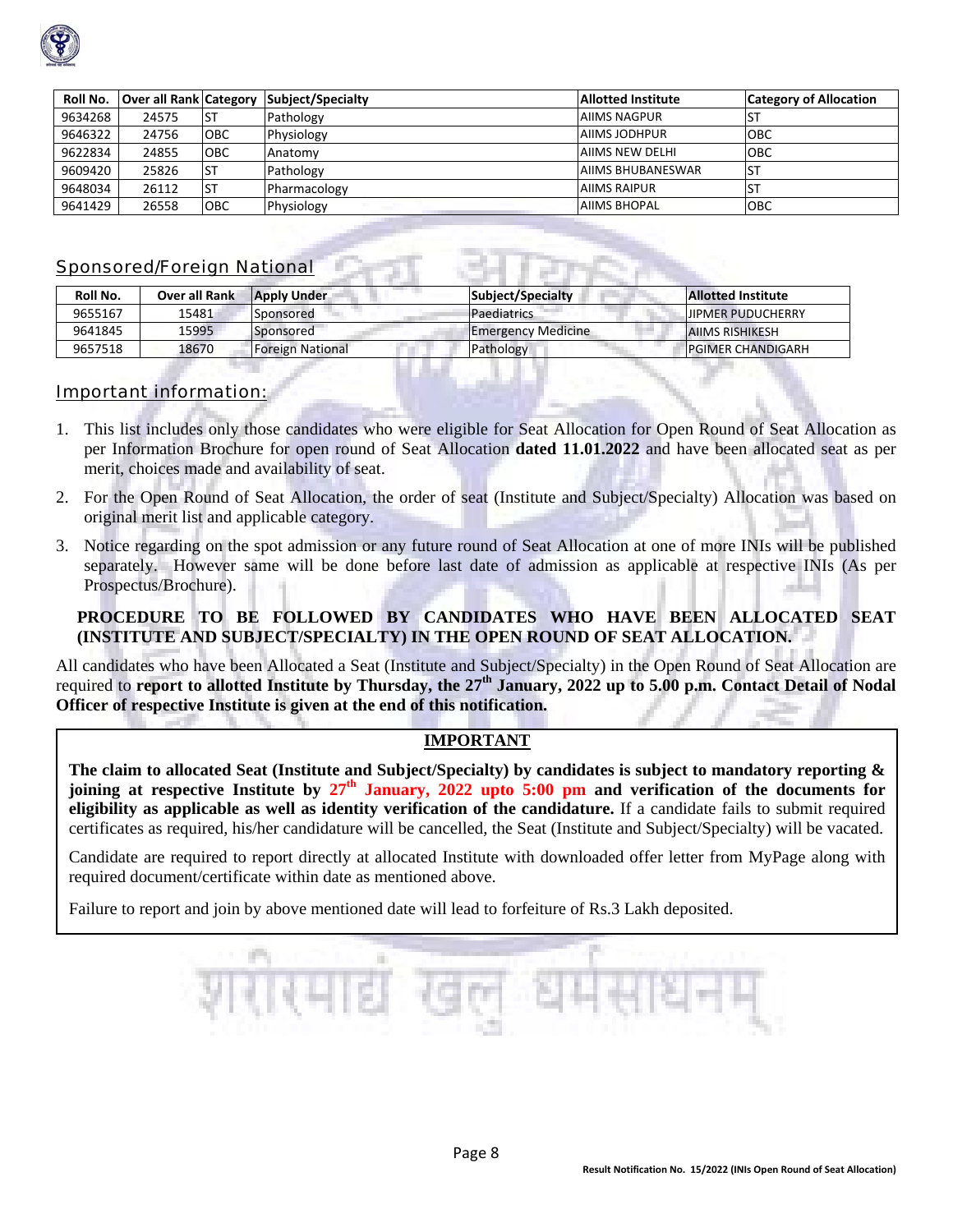

### **List of Documents/Certificates that are required to be deposited in Original:**

- **i) Copy of Proof of Deposit of Rupees 3 Lakh (exclusively for open round deposited on or after 12.01.2022).**
- ii) Offer Letter(**From MyPage after logging in**)
- iii) Seat allocation Slip (**take a print after online acceptance of the allocated Seat** (Institute-subject/specialty)
- iv) Completion of application form (Final Registration Slip, **From MyPage after logging in**)
- v) Admit Card issued by AIIMS (**From MyPage after logging in**)
- vi) Mark Sheets of MBBS/BDS  $1<sup>st</sup>$ ,  $2<sup>nd</sup>$  and  $3<sup>rd</sup>$ Professional Examinations.
- vii) MBBS/BDS Degree Certificate.
- viii) Internship Completion Certificate/Certificate from the Head of Institution or College that the candidate will be completing the internship by **31st January 2022.**
- ix) Permanent/Provisional Registration Certificate issued by MCI or DCI/State Medical or Dental Council.
- x) High School/Higher Secondary Certificate/Birth Certificate as proof of date of birth. (Matriculation)
- xi) The Candidate should also bring the following certificate, if applicable:
	- a. **SC/ST**: Original Certificates issued by the competent authority.
	- b. **OBC/EWS**: Original Certificates issued by the competent authority and that have been issued within the dates mentioned below, should be in English or Hindi in language. Community should be clearly mentioned in the certificate. OBC(NCL)/EWS certificate should be same as provided to Examination Section, AIIMS, New Delhi within in due dates.
		- **Note:** *OBC Certificate should be issued by the competent authority for central Govt. jobs/for admission in Central Govt. College/Institute. The sub-caste should tally with the Central List of OBC. OBC Certificates that are applicable only for respective State Governments shall not be acceptable. OBC certificate must be in the Central Govt. Format as prescribed in the prospectus. OBC Candidates should not belong to Creamy Layer.*

#### The dates of issuance of certificates -

- Eligibility criteria and date of validity of certificates remain same as published earlier and closing date of application form shall be treated as 20.10.2021. **The OBC (NCL) certificates should have been issued between 17.10.2020 to 20.10.2021 (Last date of online Registration for INI-CET, January 2022), both dates inclusive.**
- The **EWS certificate** must be **valid for financial year 2021-2022** and **issued on or after 01.04.2021 & on or before closing date of "Completion of Application form" based on income of year 2020-2021.**

The allocated PG Course/Subject of candidates who fail to produce valid certificates of respective constitutional categories [OBC(NCL), SC/ST/EWS] will be forfeited and the candidates will be permitted to participate in further rounds under UR category subject to conditions applicable to UR merit list.

- c. Certificate for Persons with Benchmark Disability issued from a duly constituted and authorized Medical Board as mentioned in the prospectus.
- d. **All PWBD Candidates allotted the seat are required to report alongwith Original PWBD certificate by 12.01.2022 (05:00 pm) at Allocated Institution** for verification of Disability certificate.
- **e. Any other certificate in respect of candidature as per prospectus INI-CET Part-B of respective institute as applicable**

**Note:** *Candidates must note that a certificate from any other person/authority will not be accepted and no further correspondence in this regard shall be entertained. The name, designation and the seal of the officer should be legible in the certificate.*

The allocated seat of candidates, who fail to produce valid certificate of PWBD category, will be forfeited and the candidates will be permitted to participate in further round under their respective constitutional category subject to conditions applicable to respective merit list.